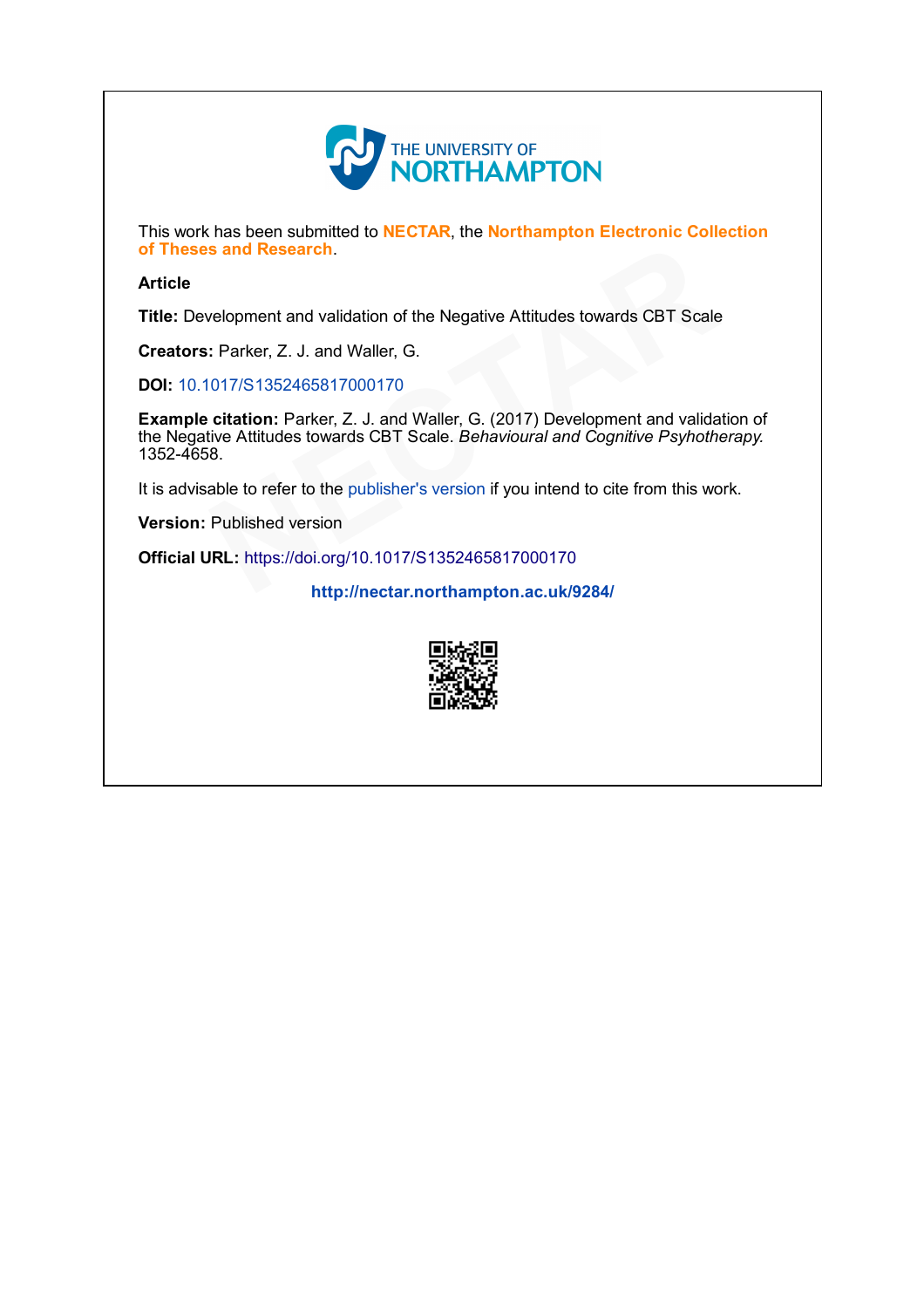# **Development and Validation of the Negative Attitudes towards CBT Scale**

#### [Zachary J. Parker](http://orcid.org/0000-0002-8349-2172)<sup>∗</sup>

*Department of Psychology*, *University of Northampton*

#### [Glenn Waller](http://orcid.org/0000-0001-7794-9546)

*Department of Psychology*, *University of Sheffield*

**Background:**Clinicians commonly fail to use cognitive behavioural therapy (CBT) adequately, but the reasons for such omissions are not well understood. **Aims:** The objective of this study was to create and validate a measure to assess clinicians' attitudes towards CBT – the Negative Attitudes towards CBT Scale (NACS). **Method:** The participants were 204 clinicians from various mental healthcare fields. Each completed the NACS, measures of anxiety and selfesteem, and a measure of therapists' use of CBT and non-CBT techniques and their confidence in using those techniques. Exploratory factor analysis was used to determine the factor structure of the NACS, and scale internal consistency was tested. **Results:** A single, 16-item scale emerged from the factor analysis of the NACS, and that scale had good internal consistency. Clinicians' negative attitudes and their anxiety had different patterns of association with the use of CBT and other therapeutic techniques. **Conclusions:** The findings suggest that clinicians' attitudes and emotions each need to be considered when understanding why many clinicians fail to deliver the optimum version of evidence-based CBT. They also suggest that training effective CBT clinicians might depend on understanding and targeting such internal states.

*Keywords:* Cognitive behavioural therapy, clinician attitudes, clinician anxiety, treatment adherence

#### **Introduction**

There is substantial evidence that, despite its effectiveness, cognitive behavioural therapy (CBT) is used less often than would be expected (e.g. Tobin et al.,  $2007$ ). Even when they plan to use CBT, clinicians either avoid or under-utilize key techniques (Becker et al., 2004; Finley et al., 2015; Stobie et al., 2007). Several emotional and behavioural factors have been shown to account for this deviation from empirically supported treatments (EST), including clinician lack of knowledge, clinician anxiety, and poor use of manuals (e.g. Becker et al., 2004; Deacon et al., 2013). However, it will also be important to understand how clinicians' attitudes to CBT interact with those emotional and behavioural factors.

<sup>∗</sup> Correspondence to Zachary Parker, Department of Psychology, Boughton Green Road, Northampton NN2 7AL, UK. E-mail: [zachary.parker@northampton.ac.uk](mailto:zachary.parker@northampton.ac.uk)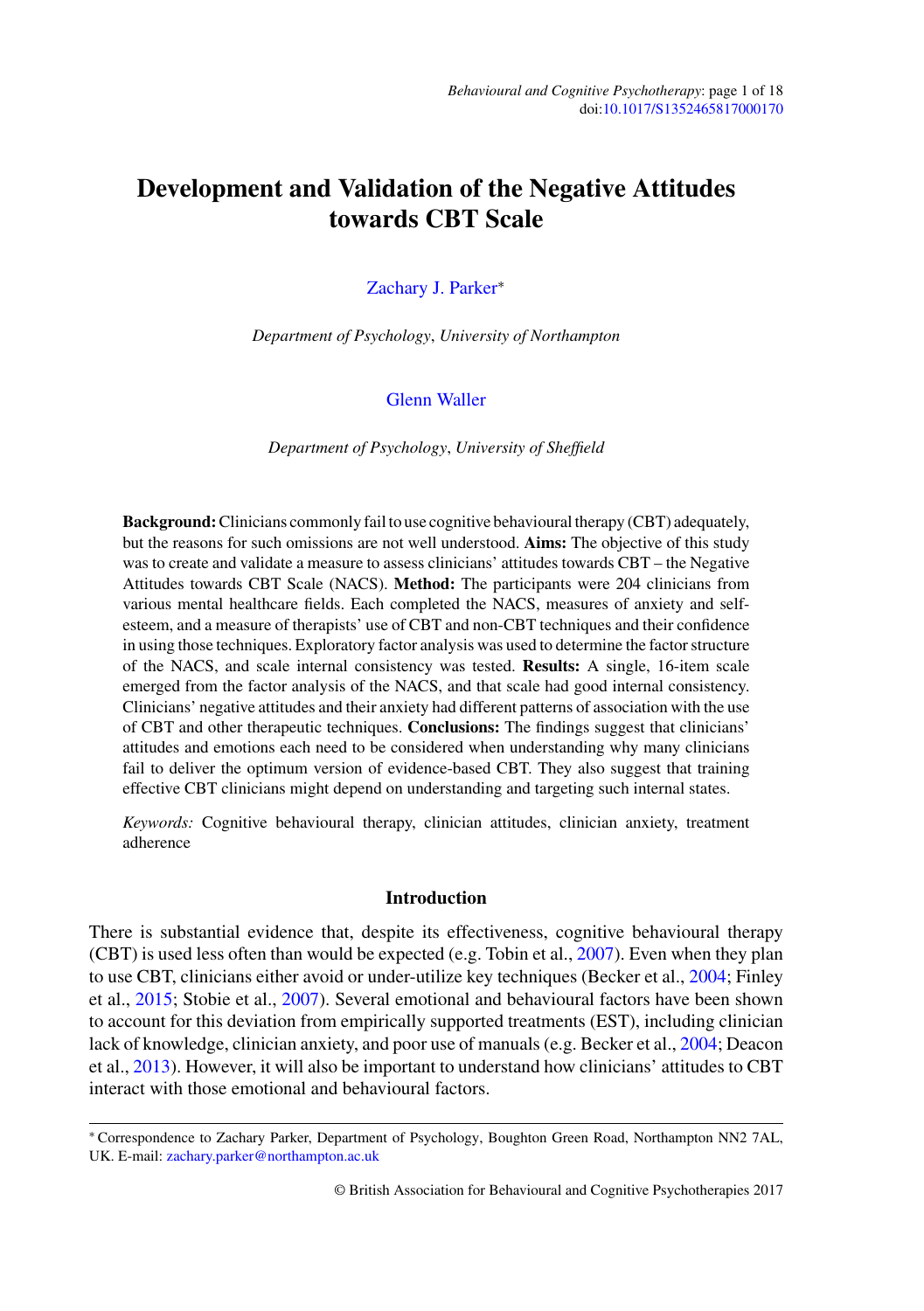There is clear evidence that many clinicians hold negative attitudes towards specific elements of EST, and that such attitudes are associated with poorer use of those elements. For example, negative attitudes to exposure therapy (Olatunji et al., 2009) and negative attitudes towards therapy manuals in general (Addis et al., 1999) are each associated with a lower likelihood of using the necessary tools. There are well-validated measures of these attitudes to specific elements of EST, such as the Therapist Beliefs about Exposure Scale (TBES; Deacon et al., 2013) and Addis and Krasnow's (2000) measure of clinicians' negative and positive attitudes to manuals. These measures confirm that negative attitudes are associated with clinicians' failure to use elements of EST that are commonly employed in CBT (Addis and Krasnow, 2000; Deacon et al., 2013). However, such measures are limited by their focus on specific CBT tools.

Given humans' internal drive for consistency of attitudes (Festinger, 1957), it is possible that such beliefs about specific techniques reflect a more general pattern of attitudes towards CBT, and that it might be important and potentially simpler to measure negative attitudes to CBT as a whole, rather than individual elements or techniques. Given the under-utilization of CBT outlined above, a more general measure of attitudes towards CBT has the potential to improve the quality of services offered by clinicians. It could allow the training of clinicians to be tailored to address any inappropriately negative beliefs about CBT. Similarly, it could guide supervision, providing the supervisor with an awareness of where a supervisee needs support.

Any such measure of attitudes to CBT needs to be understood in the context of other factors that influence such clinical practice. Previous research has indicated the role of clinician anxiety and low self-esteem as factors that are associated with the under-delivery of techniques such as exposure (Feeny et al., 2003; Koch et al., 2007; Levita et al., 2016; Simpson-Southward 2015). It is important to determine the levels to which attitudes and emotional factors might each explain the under-utilization of CBT techniques. Obviously, CBT itself has developed as the result of a process of critical analysis of what does and what does not work in therapies. That process of critical analysis is an important one for the continued development of therapies, including CBT. Therefore, any measure of such attitudes should be seen as helping to advance the use of CBT through understanding why individual clinicians do or do not use it appropriately, rather than accepting CBT protocols as being prescriptive lists of what should be done. That approach allows for the possibility that clinician attitudes should be considered as indicating ways in which the evidence might be developed, in order to determine whether recommended practice should be amended in the future.

This study reports the development and validation of a measure to assess negative attitudes towards CBT – the Negative Attitudes towards CBT Scale (NACS). Its utility was tested among clinicians treating anxiety disorders. Psychometric properties (factor structure; internal consistency) were tested. A two-factor structure was hypothesized – impact on the patient experience, and impact on the therapist experience. The clinical validity of the measure was tested against several self-reported variables – first, relative to clinicians' characteristics (e.g. age, gender, anxiety, self-esteem); second, relative to clinicians' reported use of specific treatment techniques (e.g. behavioural techniques). Given previous literature (e.g. Levita et al., 2016), it was hypothesized that clinicians reporting higher anxiety and lower self-esteem would be less likely to use behavioural techniques. However, it is unclear if mood would affect the use of other methods. It was hypothesized that clinicians' higher levels of anxiety and poorer self-esteem would be associated with negative attitudes. However, it was also hypothesized that the effects of attitudes towards CBT on the implementation of behavioural techniques would be above and beyond those of anxiety.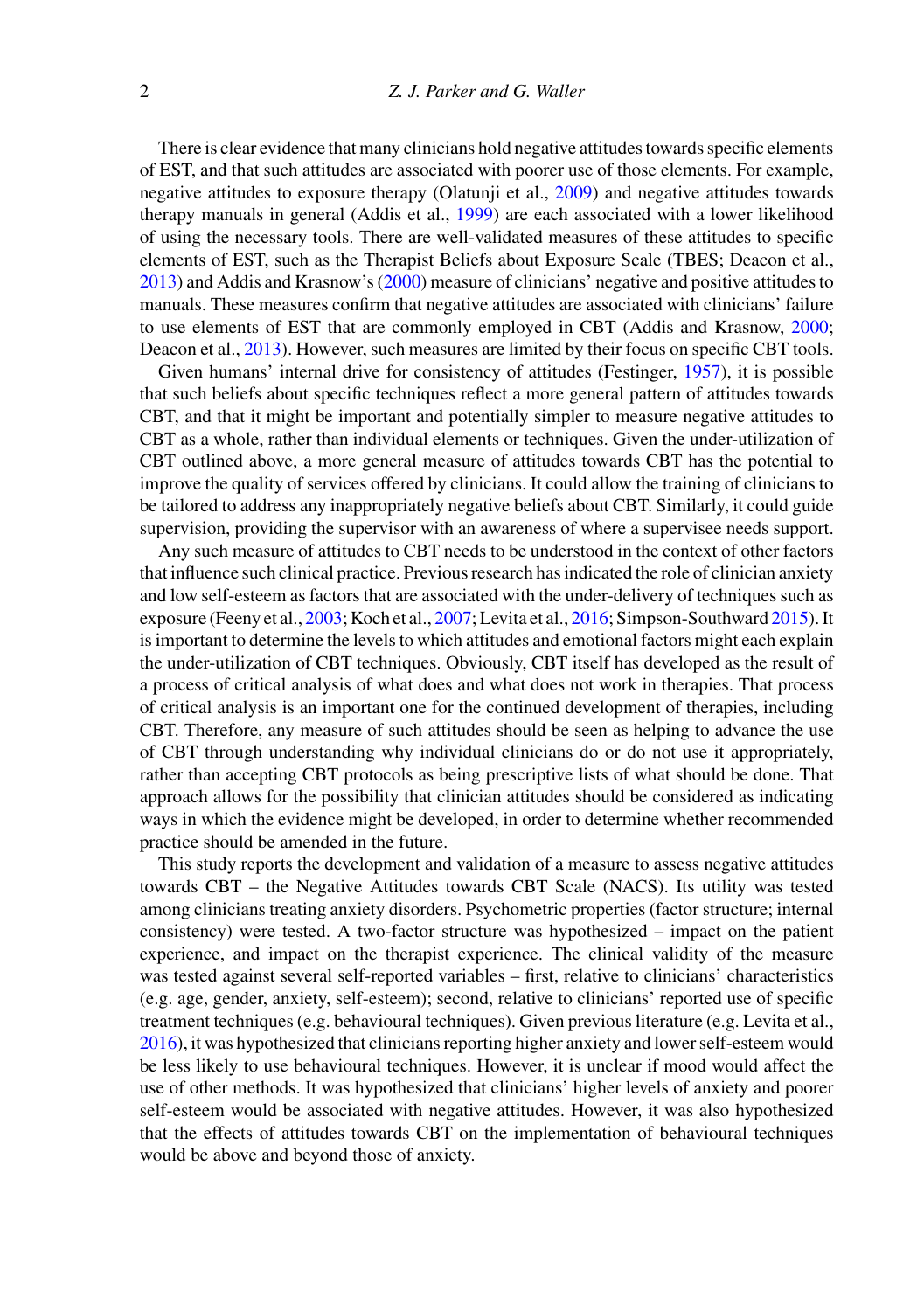#### **Method**

#### *Ethics*

This study received ethical approval from the University of Sheffield, Department of Psychology Research Ethics Committee. The authors of this paper abided by the Ethical Principles of Psychologists and Code of Conduct set out by the American Psychological Association.

#### *Design*

This was a cross-sectional study of mental healthcare providers working with anxious clients. The study was conducted using a survey and self-report inventories. Data were analysed using correlational and comparative methods.

#### *Participants*

The sample consisted of 204 clinicians who reported that they were working with patients with anxiety disorders. A total of 1965 clinicians were approached directly to participate in this study, via two online databases and four workshops. Five hundred and thirty-seven clinicians from the British Association for Behavioural and Cognitive Psychotherapies and 1286 clinicians from the British Psychological Society were approached by email to take part in the online version. Of these, 280 clinicians started the study. Following removal of those who failed to complete the measure, 123 were included for analysis.

A further 142 clinicians were approached via teaching workshops across the UK. Of those clinicians, 82 started a paper version of the measure, and 77 were eligible for analysis. Four additional responses were collected via snowball sampling methods. All four completed the survey online and were included in analysis. Thus a total of 366 responses (from both online and workshops) were collected. Of these, 204 were useable.

The mean age of the 204 participants was  $45.92$  years  $(SD = 10.9)$ , and  $68.1\%$  were female. Sixty-four (31.4%) reported being clinical psychologists, 28 (13.7%) were counselling psychologists, two (1%) were psychiatrists, 30 (14.7%) were psychiatric nurses, four (2%) were clinical social workers, nine (4.4%) were licensed counsellors, 63 (30.9%) belonged to some other mental healthcare profession, and four (2%) did not report a core profession. Regarding primary theoretical orientation, 161 clinicians (78.9%) reported using CBT, six (2.9%) reported using psychodynamic/psychoanalytic approaches, two (1%) reported using a humanistic approach, five  $(2.5%)$  reported using an existential approach, and 30  $(14.7%)$ reported using other approaches. The group's mean time qualified was  $11.94$  years (*SD* = 10.19). Clinicians worked on average  $30.53$  hours  $(SD = 12.44)$  per week. Regarding clinical time spent with clients, clinicians reported an average of 12.47 hours  $(SD = 6.78)$  per week. Clinicians reported a mean of 13 sessions  $(SD = 10.91; \text{range} = 1-100)$  with each anxious client before treatment was complete. Regarding supervision, clinicians reported receiving 2.61 hours  $(SD = 1.92)$  of supervision per month, and reported supervising others for an average of 5.03 hours  $(SD = 9.80)$  per month. Regarding session length, the most common response  $(n = 195)$  was that sessions were between 45 and 90 minutes long. Nine clinicians reported session lengths under 45 minutes, and none reported sessions of over 90 minutes.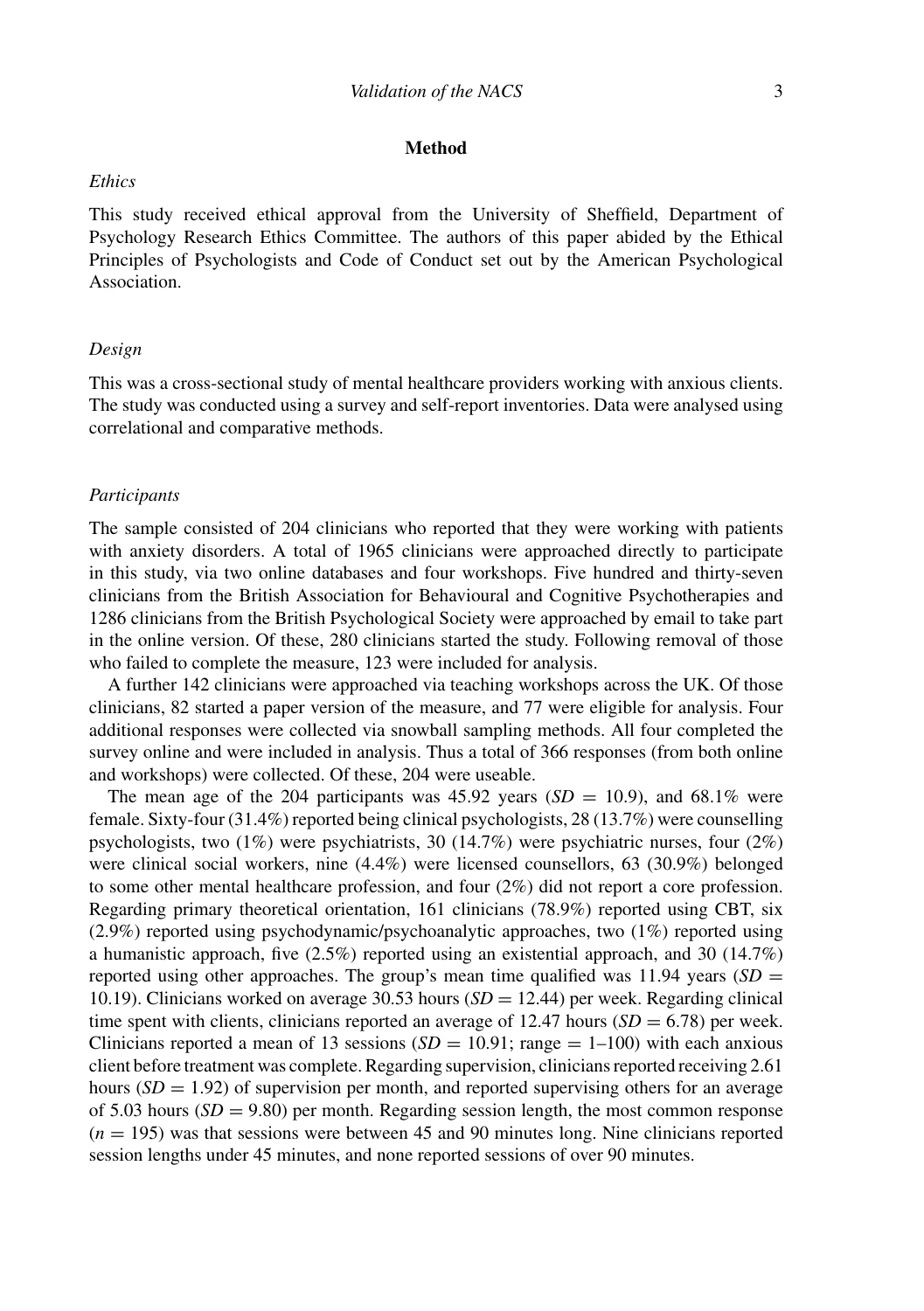|                | Items                                                                                    | Mean $(SD)$ | Range |
|----------------|------------------------------------------------------------------------------------------|-------------|-------|
|                | Cognitive behaviour therapy (CBT)                                                        |             |       |
| 1              | is too complicated                                                                       | 2.0(1.24)   | 5     |
| $\overline{c}$ | focuses too much on large and/or complicated psychological<br>problems                   | 1.76(1.14)  | 6     |
| 3              | is dehumanizing                                                                          | 1.80(1.44)  | 6     |
| 4              | limits the therapist                                                                     | 2.59(1.88)  | 6     |
| 5              | uses a one-size-fits-all approach                                                        | 2.85(1.93)  | 6     |
| 6              | is no more effective than using interventions that are based on<br>my clinical expertise | 2.59(1.68)  | 6     |
| 7              | has conflicting research on what methods/interventions to use                            | 3.33(1.64)  | 6     |
| 8              | asks the client to do homework that is too hard                                          | 2.02(1.23)  | 5     |
| 9              | is a simplified version of psychodynamic therapy                                         | 1.66(1.07)  | 5     |
| 10             | does not work as well among patients from minority groups                                | 2.81(1.59)  | 6     |
| 11             | is restricted by the use of treatment manuals and protocols                              | 2.89(1.84)  | 6     |
| 12             | does not work for co-morbid cases                                                        | 2.41(1.55)  | 6     |
| 13             | is the therapist telling the client what to do                                           | 2.14(1.57)  | 6     |
| 14             | is too hard to implement in real-life settings                                           | 1.99(1.33)  | 6     |
| 15             | downplays emotions and over-emphasizes logical thought                                   | 2.69(1.84)  | 6     |
| 16             | doesn't focus on specific disorders                                                      | 1.73(1.12)  | 5     |
| 17             | offers no hard evidence to support many of its claims                                    | 1.91(1.36)  | 6     |
| 18             | is superficial and does not get at the underlying core problems                          | 2.46(1.89)  | 6     |
| 19             | only works for those who fit a specific profile                                          | 2.69(1.73)  | 6     |
| 20             | is too stressful for clients                                                             | 2.09(1.33)  | 5     |

**Table 1.** Means (*SD*) and ranges of scores on the Negative Attitudes towards CBT Scale ( $n = 204$ )

#### *Measures and procedure*

Each participant completed self-report measures of demographic details, attitudes to CBT, therapy methods used, anxiety, and self-esteem. Responses were included for analysis if participants completed the Negative Attitudes towards CBT Scale (NACS). Considering the unusable responses, most were excluded because the participant did not complete any part of the survey after the demographics section. A few participants skipped the therapy methods questionnaire (TMQ; see below) but still completed the NACS. Any answers given as a range were averaged (e.g. '2–3' was treated as '2.5'). If a written response was unreadable, the item was treated as a missing value. No substitution for missing data points was carried out.

*Demographics.* All participants were asked to report demographic information. This included details of age, gender, ethnicity, core profession, theoretical orientation, professional accreditation, hours worked per week, hours spent with clients per week, hours spent in supervision (given or receiving), and average session length (i.e. 'under 45 minutes', '45– 90 minutes', or '90 minutes or longer').

*Negative Attitudes towards CBT Scale.* The NACS was developed for this study. The participants completed 20 items that reflect attitudes to CBT (see items in Table 1). Those items were identified from the literature and from clinician and patient online discussion forums (e.g. patient.info, socialanxietysupport.com, anxietyuk.org.uk, etc.). Items were generated based on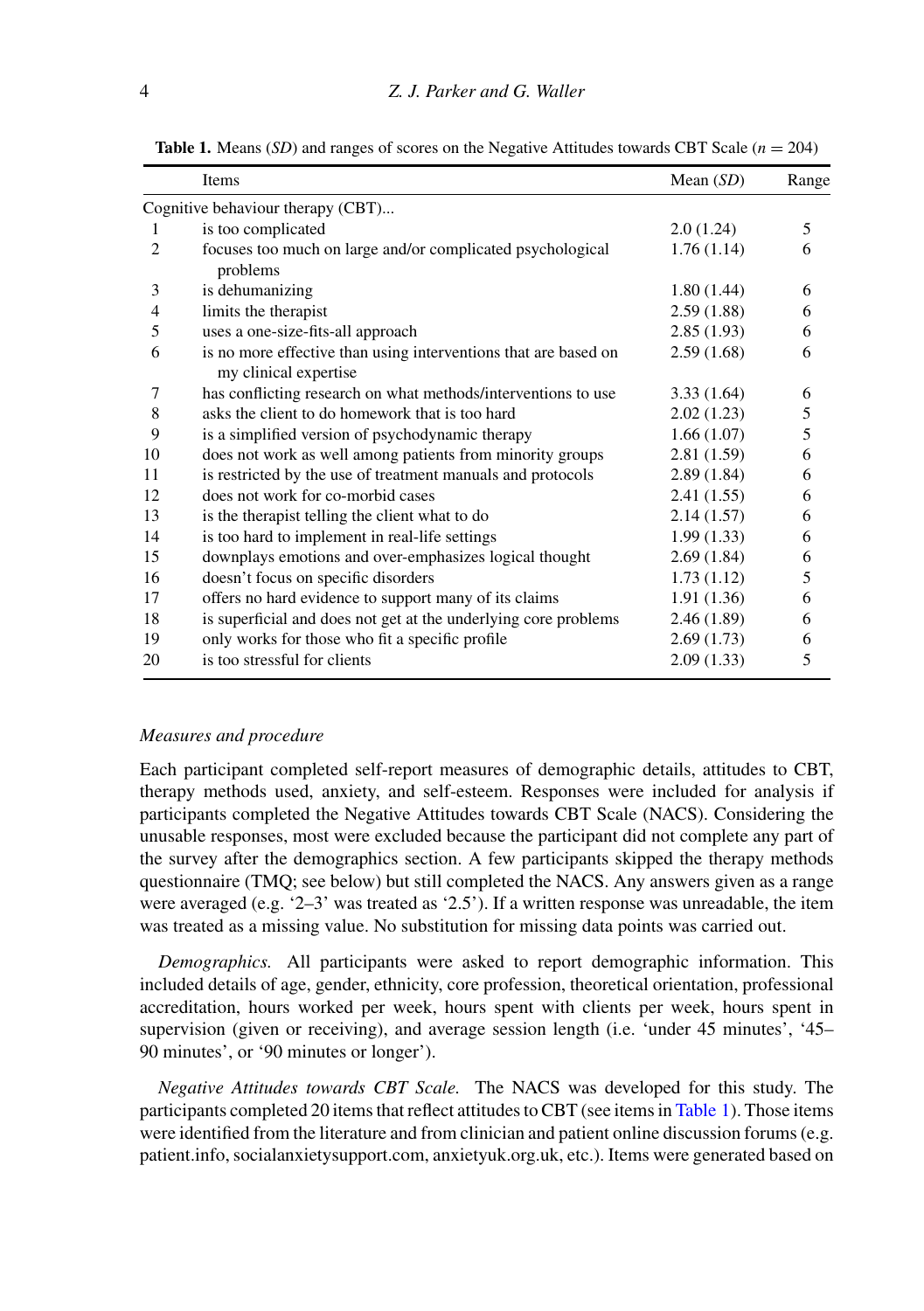the theme of concerns and complaints, to avoid excessive overlap between the items. Therefore, some of the items originated from complaints that did not coincide with other complaints or misbeliefs regarding CBT (e.g. 'CBT does not focus on specific disorders'). Each item is rated on a  $1-7$  scale, with higher scores reflecting more negative attitudes to CBT ( $1 =$ strongly disagree;  $4 =$  neither agree or disagree;  $7 =$  strongly agree). The NACS's preliminary psychometric properties are addressed in this paper.

*Therapy Methods Questionnaire.* This scale was designed for a series of studies on clinicians' behaviours in the treatment of anxiety disorders. The TMQ addressed 26 therapy techniques, which clinicians rated (on a 0–100% scale) for how often they used them in clinical work with anxiety disorders ( $0\%$  = never used,  $50\%$  = used in half of such sessions,  $100\%$  = used in every session). They were then asked to report (on a  $0-100\%$  scale) on how confident they were in using that skill with this group of patients. The 26 items were selected from the current literature and from treatment manuals (Abramowitz et al., 2012; Clark, 2007; Clark and Beck, 2010; Craske and Barlow, 2008; Franklin and Foa, 2008; Kearney, 2005; Martin, 2013; Resick et al., 2008; Stobie et al., 2007; Turk et al., 2008; Whittal and Robichaud, 2012). Table 2 shows how the techniques were grouped into scales (e.g. behavioural techniques, cognitive techniques, etc.), and the means and standard deviations for the frequency of use and confidence using those techniques. Each scale had an internal consistency that was in the acceptable range (Cronbach's alpha = .71 to .87) with the exception of the 'confidence in using psychoeducation and general CBT techniques' scale (alpha = .59), suggesting that any results related to this scale should be interpreted with caution.

This measure was included to assess how often techniques were used and the confidence clinicians had using those techniques, and to test the predictive validity of the NACS. The scope of this paper was not to validate this measure, and the study had too few participants to run a valid factor analysis on a measure with this many items. Nor would it be appropriate to validate two measures at once, as the validity of each would be dependent on the other. This measure was not used to measure competency with individual techniques. In addition to this, the TMQ is retrospective in nature. Therefore, the clinicians' ratings might not reflect what actually occurs in therapy.

*Intolerance of Uncertainty Scale – Short form.* The Intolerance of Uncertainty Scale (IUS-12) (Carleton et al.,  $2007$ ) is a 12-item self-report measure of intolerance of uncertainty – a core cognitive component of anxiety. It uses five-point Likert scales. It has strong psychometric properties (Carleton et al. 2007; Khawaja and Lai, 2010), and higher scores on the two subscales indicate greater levels of prospective and inhibitory anxiety. Prospective anxiety is uncertainty about future outcomes, while inhibitory anxiety reflects inaction when faced with uncertainty.

*Rosenberg Self-Esteem Scale.* The Rosenberg Self-Esteem Scale (RSES; Rosenberg, 1965) is a 10-item self-report measure of global self-worth. It uses four-point Likert scales, and higher scores indicate greater self-esteem. The RSES is widely used and has strong psychometric properties (Schmitt and Allik, 2005; Sinclair et al., 2010).

#### *Data analysis*

SPSS version 22 was used for all analyses. Cronbach's alpha was used to determine the internal consistency of the *a priori* subsets of items that were extracted from the TMQ (see above).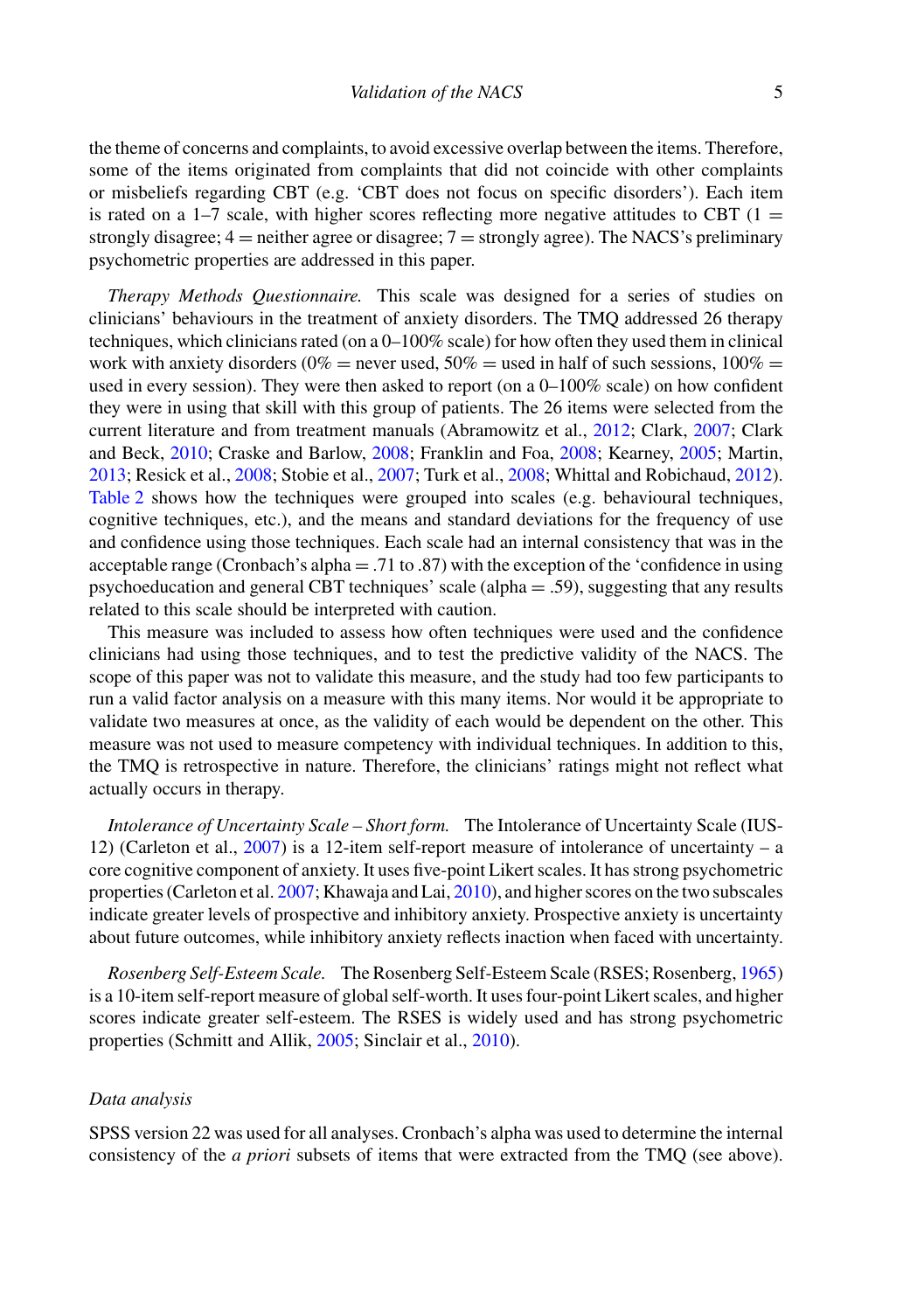**Table 2.** Mean levels of use of and confidence in using each therapy technique (grouped by subscale)

| Cluster                                                                                                           |       | Frequency | Confidence |       |
|-------------------------------------------------------------------------------------------------------------------|-------|-----------|------------|-------|
| Technique                                                                                                         | Mean  | SD        | Mean       | SD    |
| Psychoeducation and general CBT techniques                                                                        |       |           |            |       |
| Set an agenda for the session                                                                                     | 63.05 | 36.14     | 77.41      | 27.61 |
| Give the client homework                                                                                          | 74.33 | 29.36     | 84.58      | 18.23 |
| Draw diagrams explaining the problem, which link thoughts,<br>feelings and behaviours                             | 62.83 | 31.18     | 85.71      | 17.05 |
| Draw diagrams showing the patterns your client has in relating<br>to people                                       | 32.79 | 29.75     | 63.35      | 33.93 |
| Have your client do reading on their anxiety problem                                                              | 49.88 | 32.36     | 79.27      | 25.27 |
| Help your client to develop new skills or to regain former skills                                                 | 66.72 | 27.84     | 81.53      | 18.17 |
| Overall mean for subscale                                                                                         | 58.37 | 19.87     | 78.64      | 15.02 |
| Cognitive techniques                                                                                              |       |           |            |       |
| Have your client keep thought records or diaries                                                                  | 57.51 | 30.30     | 82.94      | 19.63 |
| Address the meaning attached to thoughts                                                                          | 71.98 | 26.43     | 83.02      | 18.09 |
| Work with your client to alter interpretation of thoughts                                                         | 62.85 | 34.10     | 76.87      | 26.86 |
| Concentrate on anxiety-producing beliefs                                                                          | 64.29 | 28.57     | 80.73      | 19.86 |
| Overall mean for subscale                                                                                         | 64.19 | 23.76     | 80.87      | 16.11 |
| <b>Behavioural</b> techniques                                                                                     |       |           |            |       |
| Use in vivo exposure techniques in your office                                                                    | 43.35 | 30.19     | 74.62      | 24.40 |
| Use imaginal exposure techniques in your office                                                                   | 44.80 | 31.85     | 72.28      | 28.53 |
| Have your client do exposure exercises outside the office with<br>you present                                     | 29.64 | 30.64     | 73.14      | 28.46 |
| Use flooding as a form of exposure                                                                                | 13.01 | 25.87     | 43.84      | 40.45 |
| Use systematic desensitization as a form of exposure                                                              | 46.28 | 34.03     | 70.45      | 32.76 |
| Overall mean for subscale                                                                                         | 35.33 | 23.13     | 66.67      | 24.08 |
| Non-CBT techniques                                                                                                |       |           |            |       |
| Explore patterns of relating to people in the client's life                                                       | 59.43 | 31.90     | 76.70      | 26.26 |
| Use reflective listening                                                                                          | 82.43 | 27.63     | 84.82      | 21.70 |
| Offer unconditional positive regard                                                                               | 77.65 | 28.66     | 84.83      | 21.29 |
| Explore the client's childhood, in order to understand the present<br>better                                      | 46.46 | 31.28     | 76.60      | 26.95 |
| Use silence as a therapeutic tool                                                                                 | 27.52 | 29.68     | 59.56      | 36.39 |
| Remain silent for most of the session, allowing your clients to                                                   | 16.23 | 24.72     | 49.59      | 41.19 |
| talk freely about whatever was on their mind at the time                                                          |       |           |            |       |
| Focus on transference and the emotional relationship in the room                                                  | 32.69 | 31.81     | 57.34      | 33.97 |
| Focus on defence mechanisms                                                                                       | 34.15 | 32.28     | 58.28      | 34.76 |
| Spend time in sessions looking at problems other than the<br>anxiety disorder itself (e.g. relationship problems) | 39.69 | 29.30     | 70.25      | 30.15 |
| Role-play where the client plays someone else and the therapist<br>plays the client                               | 24.62 | 25.91     | 63.18      | 32.58 |
| Overall mean for subscale                                                                                         | 43.96 | 15.38     | 66.05      | 20.72 |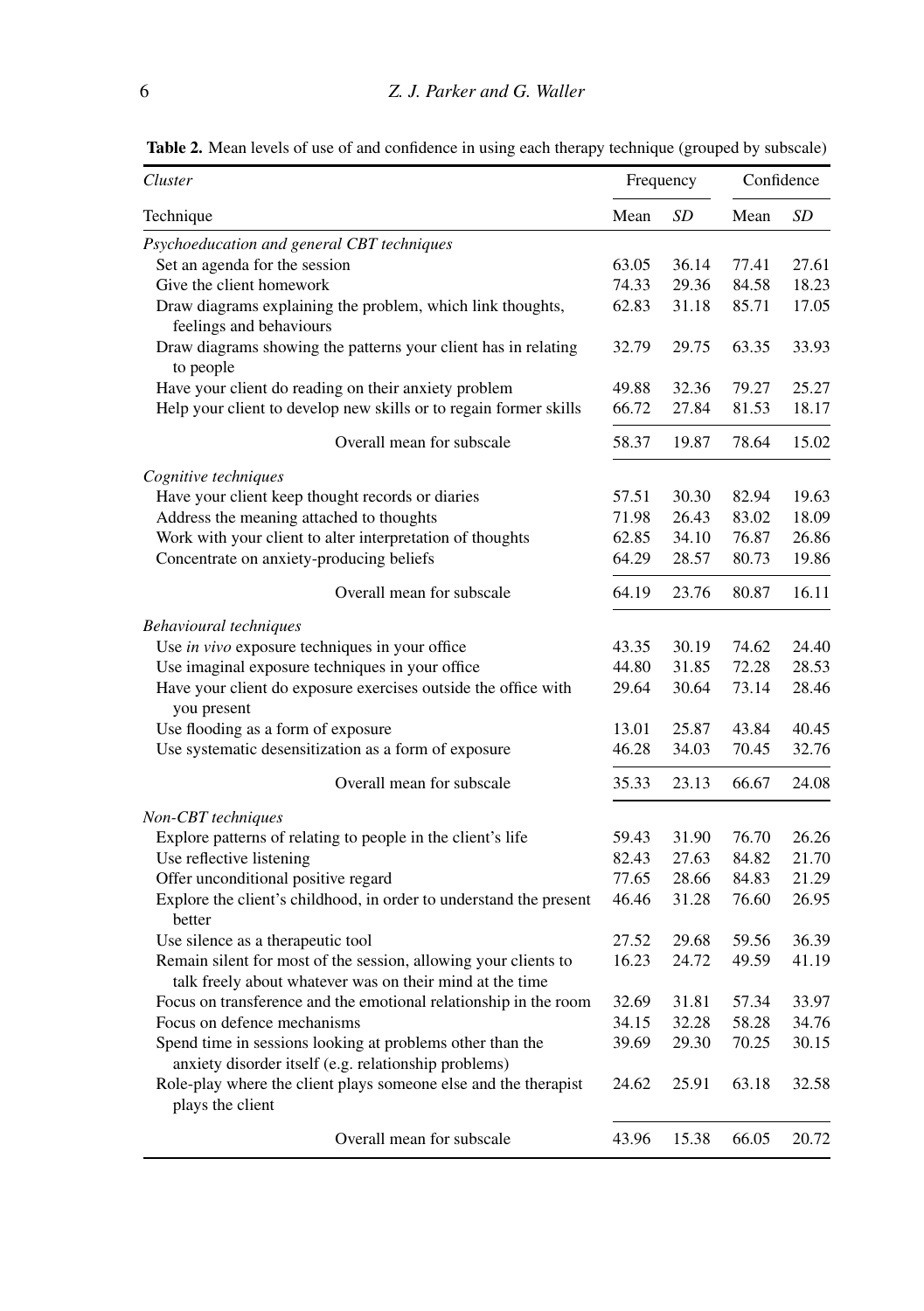Exploratory factor analysis was used to determine the factor structure of the NACS. Principal Axis Factoring was used as the extraction method. No Rotation, Direct Oblimin and Varimax rotations were also carried out to determine whether more meaningful factors emerged.<sup>1</sup> Items were accepted as part of a scale if they had an item loading of  $\geq$  5 and if the item loading was at least .2 above the loading on any other scale (Comrey and Lee, 1992; Tabaschnick and Fidell, 2007). In order to determine whether any rotation improved factor structure, that rotation would have to result in a more meaningful loading of items onto the resulting factors. However, as none of the above rotations changed which items loaded onto the scales (see below), the original unrotated solution was used. The resulting scales were tested for internal consistency, using Cronbach's alpha.

Pearson's correlations (*r*) and *t-*tests were used to determine whether clinicians' dimensional and categorical characteristics (e.g. age, gender) were associated with NACS scores. Pearson's *r* correlations (one-tailed, where applicable) were used to determine the association between clinicians' internal factors (e.g. self-esteem and anxiety) and the NACS. Multiple linear regressions were used to determine which internal states (anxiety, attitudes, self-esteem) were better predictors of technique use and confidence. Finally, multiple linear regressions were used to determine the associations of internal states and theoretical orientation with technique use and confidence.

#### **Results**

#### *Factor structure of the Negative Attitudes towards CBT Scale*

*Extraction.* Table 3 shows results of the factor analysis of the NACS items among the 204 clinicians who completed the measure. Principal Axis Factor Analysis is reported, although it should be noted there was no substantive difference in eigenvalues between extraction methods. Based on recommendations from the literature (eigenvalue  $>1$  and scree analysis; Kaiser, 1960; Tabaschnick et al., 2007; Yong and Pearce, 2013), two factors emerged. The Kaiser–Meyer– Olkin measure of sampling adequacy was conducted and yielded a result of .934, indicating that the sampling was more than adequate for this testing. Additionally, a Bartlett's test of sphericity was conducted ( $\chi^2$  (190) = 2376.06, *p* < .001), indicating that this sample was adequate for factor analysis.

*Rotation.* In addition to no rotation, varimax and direct oblimin rotations were used to determine the best possible factorial structure. Neither rotation improved upon the factor structure found with no rotation, in terms of factors and eigenvalues. Nor did any rotation change the loadings of individual items onto the factors. Given that there is a single valid unitary factor (see below), remaining rotations did not improve upon the factor structure.

*Completed scale.* While two factors emerged, the second factor consisted of only two items, and was therefore judged to be too small to be meaningful (Tabaschnick et al., 2007; Yong and Pearce, 2013). Consequently, those two items were omitted. In addition, two other items were omitted due to not fitting either factor adequately (item loadings < .5). The remaining 16 items

<sup>&</sup>lt;sup>1</sup> Additional exploratory factor analysis was run using Principal Component Analysis with no rotation and with a Direct Oblimin rotation. The factor and item loadings were the same as those found with the Principal Axis Factoring, as reported in this paper.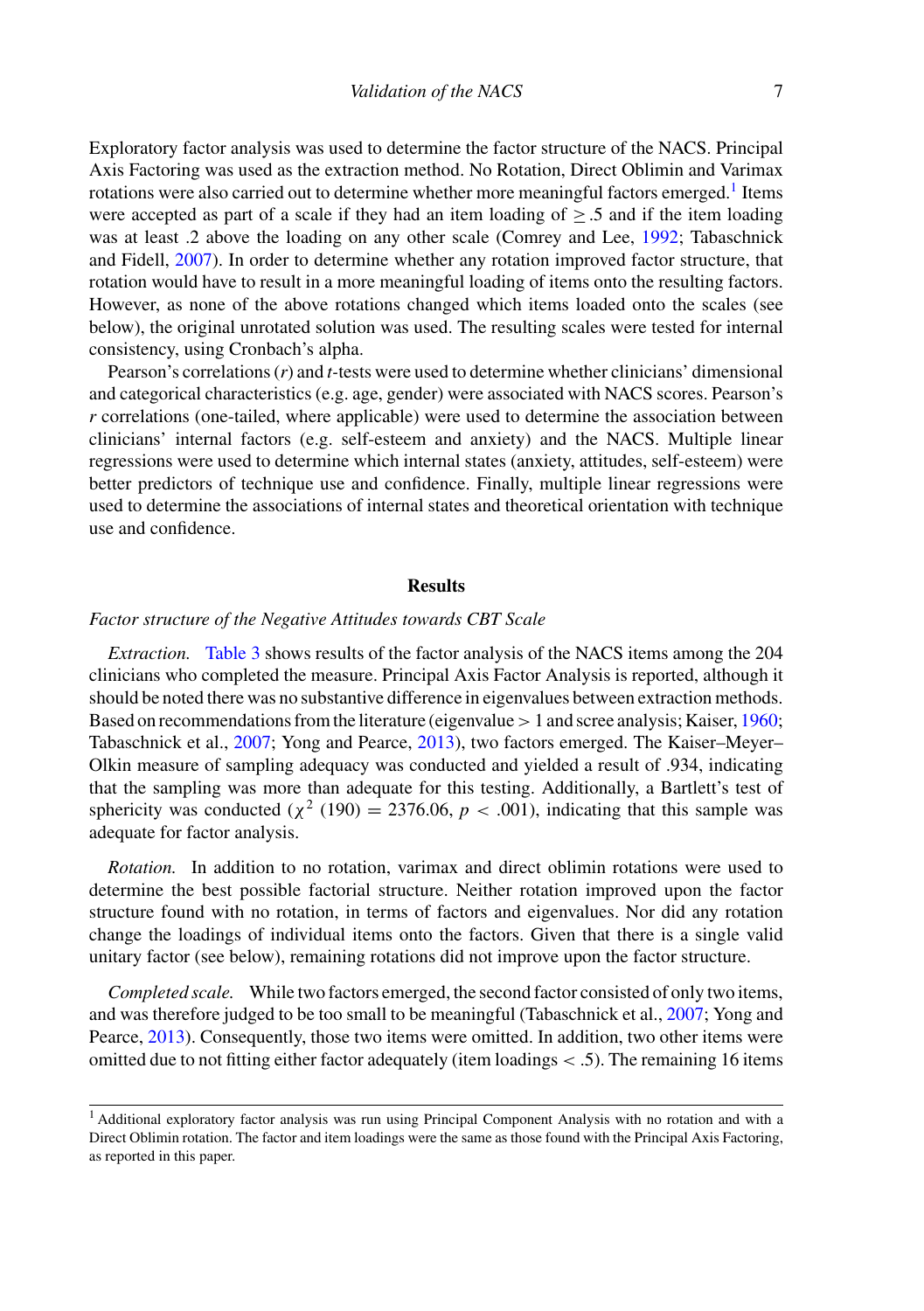|                | Items                                                                                    | Factor 1<br>Negative<br>attitudes | Factor 2<br>Scope<br>of CBT | Extracted<br>communalities |
|----------------|------------------------------------------------------------------------------------------|-----------------------------------|-----------------------------|----------------------------|
|                | Cognitive behaviour therapy (CBT)                                                        |                                   |                             |                            |
| 1              | is too complicated                                                                       | .374                              | .801                        | .782                       |
| $\overline{c}$ | focuses too much on large and/or complicated<br>psychological problems                   | .371                              | .601                        | .500                       |
| 3              | is dehumanizing                                                                          | .715                              | $-.063$                     | .516                       |
| $\overline{4}$ | limits the therapist                                                                     | .776                              | $-.070$                     | .606                       |
| 5              | uses a one-size-fits-all approach                                                        | .818                              | $-.119$                     | .682                       |
| 6              | is no more effective than using interventions that<br>are based on my clinical expertise | .601                              | $-.008$                     | .361                       |
| 7              | has conflicting research on what<br>methods/interventions to use                         | .453                              | .141                        | .225                       |
| 8              | asks the client to do homework that is too hard                                          | .679                              | .045                        | .463                       |
| 9              | is a simplified version of psychodynamic therapy                                         | .421                              | .025                        | .178                       |
| 10             | does not work as well among patients from<br>minority groups                             | .570                              | .147                        | .347                       |
| 11             | is restricted by the use of treatment manuals and<br>protocols                           | .695                              | $-.037$                     | .484                       |
| 12             | does not work for co-morbid cases                                                        | .763                              | $-.108$                     | .594                       |
| 13             | is the therapist telling the client what to do                                           | .734                              | $-.060$                     | .542                       |
| 14             | is too hard to implement in real-life settings                                           | .783                              | .058                        | .617                       |
| 15             | downplays emotions and over-emphasizes logical<br>thought                                | .776                              | $-.148$                     | .624                       |
| 16             | doesn't focus on specific disorders                                                      | .652                              | $-.154$                     | .449                       |
| 17             | offers no hard evidence to support many of its<br>claims                                 | .667                              | $-.012$                     | .446                       |
| 18             | is superficial and does not get at the underlying<br>core problems                       | .855                              | $-.114$                     | .744                       |
| 19             | only works for those who fit a specific profile                                          | .785                              | $-.152$                     | .640                       |

**Table 3.** Principal Axis Factoring Analysis of the Negative Attitudes towards CBT Scale  $(n = 204)$ , with item mean score and internal consistency (Cronbach's alpha) of resulting scale

Bold values indicate successful loading  $(> .5)$  onto the factor.

were used to form a single scale, which had a high level of internal consistency (Cronbach's alpha = .95). The NACS score was the mean score on those 16 items (range  $= 1-7$ ), where higher scores indicated more negative attitudes to CBT. The final measure and scoring system are given in the Appendix.

20 is too stressful for clients **.698** .052 .489 Eigenvalue 9.57 1.54 –

Item mean (*SD*) 2.35 (1.19) 3.75 (2.13) –

Variance explained  $47.85\%$  7.7% Cronbach's alpha .945 .742

For the purpose of establishing whether the scale would still be valid if items were missed by respondents, multiple reliability tests were run with items missing. These analyses established that any one or two items can be omitted without impacting the internal consistency of the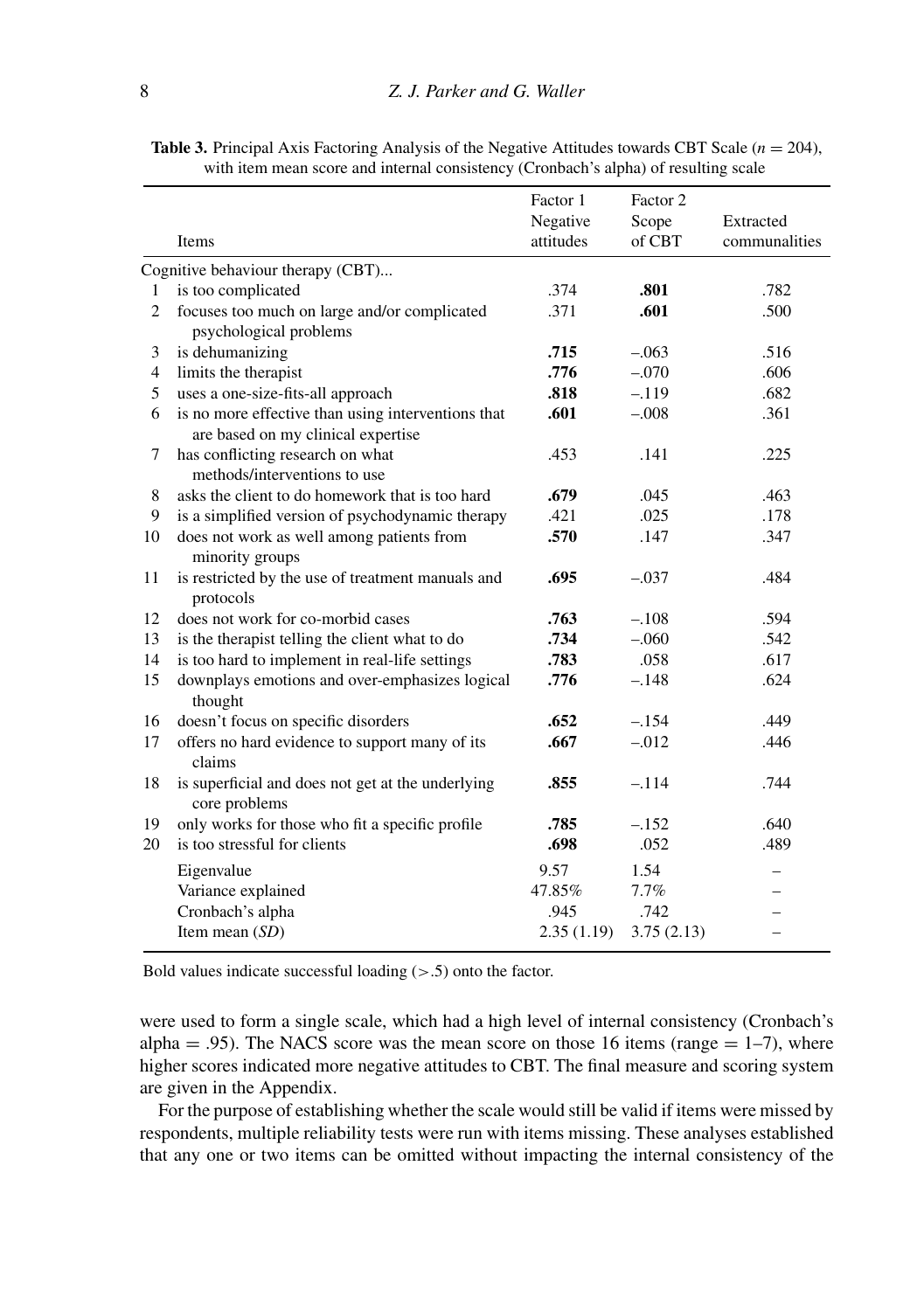resulting scales (Cronbach's alpha > .90 in all cases). Therefore, the scoring system (see Appendix) allows up to two items to be omitted by the respondent, if the item mean is adjusted accordingly (total score/number of items completed).

#### *Association of Negative Attitudes towards CBT with clinician characteristics*

*Demographics.* Pearson's correlations and *t*-tests were used to determine whether negative attitudes to CBT (NACS scores) were associated with demographic characteristics (age, years qualified, hours worked, clinical contact hours, average number of sessions with a client, and hours spent giving or receiving supervision). Whatever the therapy offered by the individual clinician, negative attitudes to CBT were associated with the clinician spending fewer hours per week with clients  $(r[204] = -.218, p = .002)$  and with the clinician spending more sessions with each client before treatment was completed  $(r[191] = .153, p = .035)$ . There were no significant correlations with any other demographic characteristic ( $p > .15$  in all cases). Nor was there any association of therapist gender with negative attitudes to CBT (*t*-test;  $t = 1.06$ ,  $p = .786$ ).

*Theoretical orientation.* The therapists were divided into those who described their work as CBT-based  $(n = 161)$  and all others  $(n = 43)$ . The CBT therapists had a mean NACS score of 1.97 ( $SD = .87$ ), while the non-CBT therapists had a mean score of 3.90 ( $SD = 1.1$ ). An independent-samples *t*-test showed that the non-CBT clinicians held more negative attitudes towards CBT than the CBT clinicians  $(t[202] = 11.6, p < .001)$ .

*Clinicians' internal states.* Pearson's correlations were used to determine whether negative attitudes to CBT (NACS scores) were associated with the clinicians' levels of anxiety (IUS scores; prospective anxiety mean = 12.83,  $SD = 4.11$ ; inhibitory anxiety mean = 8.18,  $SD = 3.01$ ) and self-esteem (RSES scores; mean  $= 32.55$ ,  $SD = 4.90$ ). Prospective anxiety was positively associated with NACS scores ( $r = .128$ ,  $n = 202$ , one-tailed  $p = .034$ ). However, neither inhibitory anxiety nor RSES scores correlated significantly with NACS scores (IUS inhibitory anxiety:  $r = .045$ ,  $p = .52$ ; RSES:  $r = -.081$ ,  $p = .25$ ).

#### *Associations between internal states and techniques*

Multiple linear regressions were used to determine whether attitudes (NACS scores) or other internal traits (i.e. anxiety and self-esteem) predicted technique use. Table 4 shows the associations between clinician internal traits and each cluster of technique types.

Considering the clinicians' reported use of the different types of technique, there were two patterns of association. First, more negative attitudes towards CBT (i.e. higher scores on the NACS) predicted less frequent use of psychoeducation and cognitive techniques. In contrast, higher levels of clinician anxiety predicted lower use of behavioural techniques.

The pattern of findings relating to confidence in using CBT methods was different. Table 3 shows that both high self-esteem and low anxiety were associated with clinicians having greater confidence in using all techniques (CBT or non-CBT). Negative attitudes towards CBT (NACS score) were predictive only of greater confidence in using non-CBT techniques.

#### *Associations between clinician characteristics and techniques used*

In order to determine whether clinicians' theoretical orientation added to these effects of emotions and attitudes, further multiple linear regressions were conducted, as shown in Table 5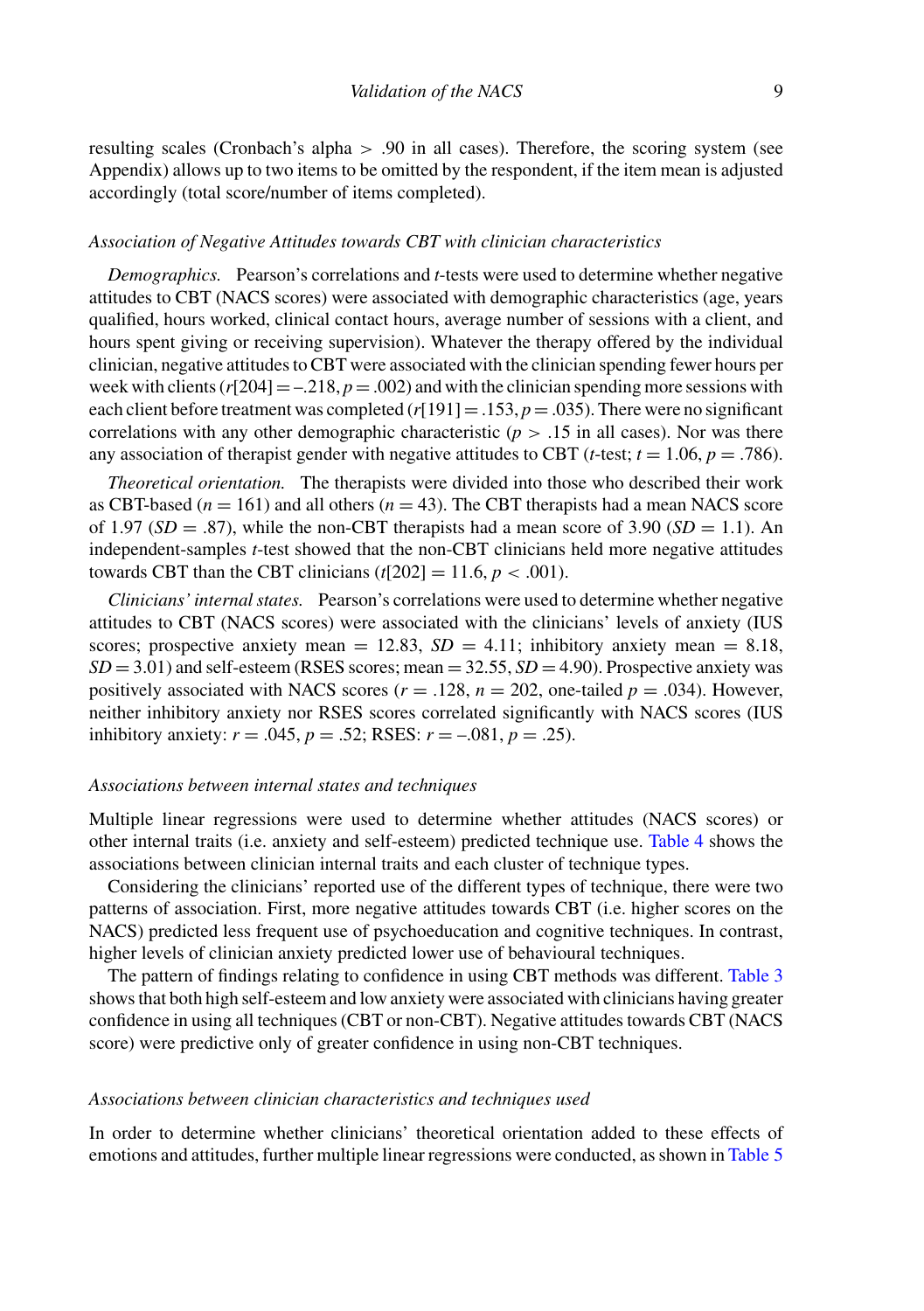|                                 |                | Overall effect          |                         |                  |              |                  |
|---------------------------------|----------------|-------------------------|-------------------------|------------------|--------------|------------------|
| Dependent variable              | $\overline{F}$ | % variance<br>explained | Independent<br>variable | $\boldsymbol{t}$ | <b>B</b> eta | $\boldsymbol{p}$ |
| Use of techniques               |                |                         |                         |                  |              |                  |
| All CBT techniques              | $14.01**$      | 17.1                    | <b>NACS</b>             | 6.20             | $-.413$      | $-.001$          |
|                                 |                |                         | <b>IUS</b>              | 1.30             | $-.102$      | .181             |
|                                 |                |                         | <b>RSES</b>             | 0.82             | $-.062$      | .411             |
| Psychoeducation and general CBT | 17.97**        | 21.0                    | <b>NACS</b>             | 7.16             | $-.462$      | $-.001$          |
| techniques                      |                |                         | <b>IUS</b>              | 0.80             | $-.059$      | .427             |
|                                 |                |                         | <b>RSES</b>             | 1.64             | $-.121$      | .102             |
| Cognitive techniques            | $8.45**$       | 10.3                    | <b>NACS</b>             | 4.98             | $-.341$      | $-.001$          |
|                                 |                |                         | <b>IUS</b>              | 0.79             | .062         | .429             |
|                                 |                |                         | <b>RSES</b>             | 0.52             | $-.040$      | .607             |
| Behavioural techniques          | $4.31*$        | 4.90                    | <b>NACS</b>             | 1.59             | $-.113$      | .113             |
|                                 |                |                         | <b>IUS</b>              | 2.22             | $-.180$      | .028             |
|                                 |                |                         | <b>RSES</b>             | 0.72             | .058         | .473             |
| Non-CBT techniques              | $3.98*$        | 4.50                    | <b>NACS</b>             | 2.03             | .145         | .044             |
|                                 |                |                         | <b>IUS</b>              | 1.81             | $-.147$      | .073             |
|                                 |                |                         | <b>RSES</b>             | 1.28             | .104         | .203             |
| Confidence using techniques     |                |                         |                         |                  |              |                  |
| All CBT techniques              | $12.44**$      | 15.8                    | <b>NAC</b>              | 1.04             | $-.071$      | .300             |
|                                 |                |                         | <b>IUS</b>              | 2.61             | $-.202$      | .010             |
|                                 |                |                         | <b>RSES</b>             | 3.40             | .263         | .001             |
| Psychoeducation and general CBT | $9.22**$       | 11.5                    | <b>NACS</b>             | 1.27             | .088         | .205             |
| techniques                      |                |                         | <b>IUS</b>              | 2.18             | $-.172$      | .030             |
|                                 |                |                         | <b>RSES</b>             | 2.81             | .220         | .006             |
| Cognitive techniques            | $4.92*$        | 5.80                    | <b>NACS</b>             | 1.20             | $-.085$      | .230             |
|                                 |                |                         | <b>IUS</b>              | .872             | $-.071$      | .384             |
|                                 |                |                         | <b>RSES</b>             | 2.53             | .204         | .012             |
| Behavioural techniques          | $10.38**$      | 13.2                    | <b>NACS</b>             | 0.59             | $-.041$      | .554             |
|                                 |                |                         | <b>IUS</b>              | 2.78             | $-.219$      | .006             |
|                                 |                |                         | <b>RSES</b>             | 2.77             | .217         | .006             |
| Non-CBT techniques              | $15.82**$      | 19.6                    | <b>NACS</b>             | 3.14             | .210         | .002             |
|                                 |                |                         | <b>IUS</b>              | 2.24             | $-.171$      | .027             |
|                                 |                |                         | <b>RSES</b>             | 4.22             | .001         | .321             |
|                                 |                |                         |                         |                  |              |                  |

**Table 4.** Associations between clinicians' internal states (anxiety, attitudes, self-esteem) and techniques (use and confidence)

IUS, total scores on the Intolerance to Uncertainty scale; NACs, scores on the Negative Attitudes towards CBT scale; RSES, scores on the Rosenberg Self-Esteem Scale; <sup>∗</sup>*p* < .01 (two-tailed); ∗∗*p* < .001 (twotailed).

('CBT' as an orientation was omitted, to reduce the risk of multicollinearity). The existing effects of NACS scores and mood were essentially unchanged. However, it is noteworthy that clinicians who described their orientation as 'psychodynamic' were less likely to use a range of CBT techniques, though there was no impact of this orientation on confidence in use of the different techniques.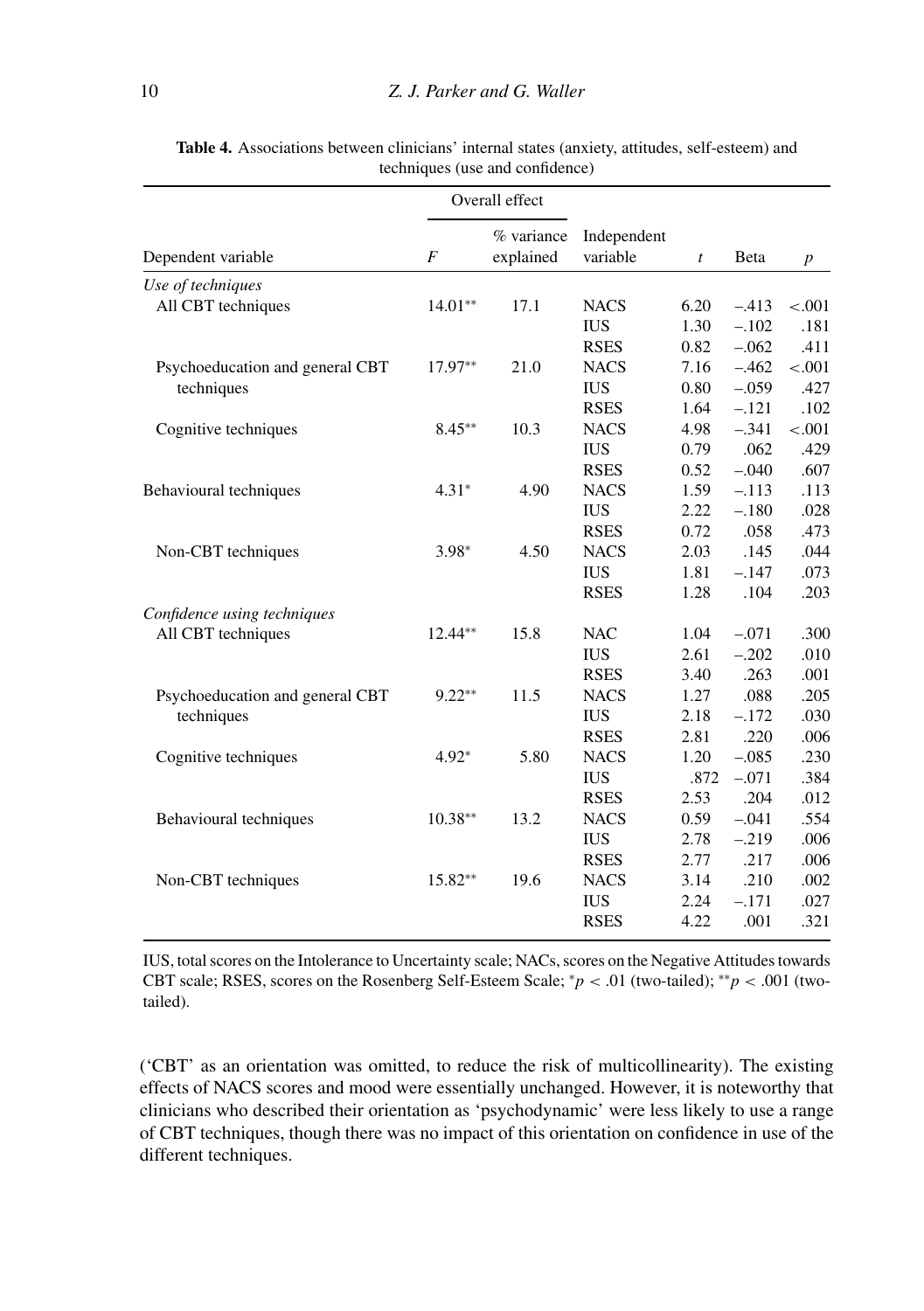| % variance<br>Independent<br>F<br>explained<br>variable<br>Beta<br>t<br>$\boldsymbol{p}$<br>$8.21***$<br>All CBT techniques<br>21.1<br><b>NACS</b><br>2.73<br>$-.236$<br>.007<br>$-.128$<br>.092<br><b>IUS</b><br>1.69<br><b>RSES</b><br>0.58<br>$-.044$<br>.563<br>$-.259$<br>Psychodynamic<br>3.54<br>.001<br>Humanistic<br>0.39<br>$-.025$<br>.700<br>$-.079$<br>.260<br>Existential<br>1.13<br>1.87<br>$-.148$<br>.063<br>Other<br>3.05<br>$-.254$<br>Psychoeducation and general<br>$11.31***$<br>27.3<br><b>NACS</b><br>.003<br><b>CBT</b> techniques<br><b>IUS</b><br>1.37<br>$-.098$<br>.172<br><b>RSES</b><br>1.33<br>$-.096$<br>.184<br>Psychodynamic<br>4.13<br>$-.288$<br>${-.001}$<br>Humanistic<br>1.33<br>$-.083$<br>.186<br>Existential<br>0.66<br>$-.045$<br>.510<br>2.77<br>$-.208$<br>.006<br>Other<br>$4.66***$<br>Cognitive techniques<br>11.7<br><b>NACS</b><br>2.10<br>$-.190$<br>.037<br><b>IUS</b><br>0.59<br>.046<br>.559<br><b>RSES</b><br>$-.006$<br>0.08<br>.910<br>Psychodynamic<br>2.04<br>$-.155$<br>.043<br>Humanistic<br>1.11<br>$-.076$<br>.271<br>Existential<br>1.48<br>$-.110$<br>.140<br>1.75<br>.082<br>Other<br>$-.143$<br>5.1<br>Behavioural techniques<br><b>NACS</b><br>1.10<br>$-.104$<br>.271<br>$2.46*$<br><b>IUS</b><br>2.13<br>$-.175$<br>.035<br><b>RSES</b><br>0.51<br>.042<br>.610<br>Psychodynamic<br>1.07<br>$-.085$<br>.288<br>Humanistic<br>1.40<br>.101<br>.162<br>Existential<br>0.47<br>$-.036$<br>.640<br>0.58<br>.050<br>.561<br>Other<br>6.3<br>Non-CBT techniques<br>$2.81**$<br>0.84<br>.078<br>.404<br><b>NACS</b><br>1.34<br><b>IUS</b><br>$-.110$<br>.181<br><b>RSES</b><br>1.41<br>.117<br>.159<br>2.15<br>.171<br>Psychodynamic<br>.033<br>Humanistic<br>0.25<br>.803<br>.018<br>1.25<br>$-.095$<br>.215<br>Existential<br>0.73<br>.063<br>.464<br>Other<br>Confidence using techniques<br>All CBT techniques<br>$5.59***$<br>14.9<br><b>NACS</b><br>1.43<br>$-.132$<br>.155<br><b>IUS</b><br>2.41<br>$-.190$<br>.017<br><b>RSES</b><br>.252<br>3.16<br>.002 |                    | Overall effect |  |               |      |      |      |  |
|-----------------------------------------------------------------------------------------------------------------------------------------------------------------------------------------------------------------------------------------------------------------------------------------------------------------------------------------------------------------------------------------------------------------------------------------------------------------------------------------------------------------------------------------------------------------------------------------------------------------------------------------------------------------------------------------------------------------------------------------------------------------------------------------------------------------------------------------------------------------------------------------------------------------------------------------------------------------------------------------------------------------------------------------------------------------------------------------------------------------------------------------------------------------------------------------------------------------------------------------------------------------------------------------------------------------------------------------------------------------------------------------------------------------------------------------------------------------------------------------------------------------------------------------------------------------------------------------------------------------------------------------------------------------------------------------------------------------------------------------------------------------------------------------------------------------------------------------------------------------------------------------------------------------------------------------------------------------------------------------------------------------------------------|--------------------|----------------|--|---------------|------|------|------|--|
|                                                                                                                                                                                                                                                                                                                                                                                                                                                                                                                                                                                                                                                                                                                                                                                                                                                                                                                                                                                                                                                                                                                                                                                                                                                                                                                                                                                                                                                                                                                                                                                                                                                                                                                                                                                                                                                                                                                                                                                                                                   | Dependent variable |                |  |               |      |      |      |  |
|                                                                                                                                                                                                                                                                                                                                                                                                                                                                                                                                                                                                                                                                                                                                                                                                                                                                                                                                                                                                                                                                                                                                                                                                                                                                                                                                                                                                                                                                                                                                                                                                                                                                                                                                                                                                                                                                                                                                                                                                                                   | Use of techniques  |                |  |               |      |      |      |  |
|                                                                                                                                                                                                                                                                                                                                                                                                                                                                                                                                                                                                                                                                                                                                                                                                                                                                                                                                                                                                                                                                                                                                                                                                                                                                                                                                                                                                                                                                                                                                                                                                                                                                                                                                                                                                                                                                                                                                                                                                                                   |                    |                |  |               |      |      |      |  |
|                                                                                                                                                                                                                                                                                                                                                                                                                                                                                                                                                                                                                                                                                                                                                                                                                                                                                                                                                                                                                                                                                                                                                                                                                                                                                                                                                                                                                                                                                                                                                                                                                                                                                                                                                                                                                                                                                                                                                                                                                                   |                    |                |  |               |      |      |      |  |
|                                                                                                                                                                                                                                                                                                                                                                                                                                                                                                                                                                                                                                                                                                                                                                                                                                                                                                                                                                                                                                                                                                                                                                                                                                                                                                                                                                                                                                                                                                                                                                                                                                                                                                                                                                                                                                                                                                                                                                                                                                   |                    |                |  |               |      |      |      |  |
|                                                                                                                                                                                                                                                                                                                                                                                                                                                                                                                                                                                                                                                                                                                                                                                                                                                                                                                                                                                                                                                                                                                                                                                                                                                                                                                                                                                                                                                                                                                                                                                                                                                                                                                                                                                                                                                                                                                                                                                                                                   |                    |                |  |               |      |      |      |  |
|                                                                                                                                                                                                                                                                                                                                                                                                                                                                                                                                                                                                                                                                                                                                                                                                                                                                                                                                                                                                                                                                                                                                                                                                                                                                                                                                                                                                                                                                                                                                                                                                                                                                                                                                                                                                                                                                                                                                                                                                                                   |                    |                |  |               |      |      |      |  |
|                                                                                                                                                                                                                                                                                                                                                                                                                                                                                                                                                                                                                                                                                                                                                                                                                                                                                                                                                                                                                                                                                                                                                                                                                                                                                                                                                                                                                                                                                                                                                                                                                                                                                                                                                                                                                                                                                                                                                                                                                                   |                    |                |  |               |      |      |      |  |
|                                                                                                                                                                                                                                                                                                                                                                                                                                                                                                                                                                                                                                                                                                                                                                                                                                                                                                                                                                                                                                                                                                                                                                                                                                                                                                                                                                                                                                                                                                                                                                                                                                                                                                                                                                                                                                                                                                                                                                                                                                   |                    |                |  |               |      |      |      |  |
|                                                                                                                                                                                                                                                                                                                                                                                                                                                                                                                                                                                                                                                                                                                                                                                                                                                                                                                                                                                                                                                                                                                                                                                                                                                                                                                                                                                                                                                                                                                                                                                                                                                                                                                                                                                                                                                                                                                                                                                                                                   |                    |                |  |               |      |      |      |  |
|                                                                                                                                                                                                                                                                                                                                                                                                                                                                                                                                                                                                                                                                                                                                                                                                                                                                                                                                                                                                                                                                                                                                                                                                                                                                                                                                                                                                                                                                                                                                                                                                                                                                                                                                                                                                                                                                                                                                                                                                                                   |                    |                |  |               |      |      |      |  |
|                                                                                                                                                                                                                                                                                                                                                                                                                                                                                                                                                                                                                                                                                                                                                                                                                                                                                                                                                                                                                                                                                                                                                                                                                                                                                                                                                                                                                                                                                                                                                                                                                                                                                                                                                                                                                                                                                                                                                                                                                                   |                    |                |  |               |      |      |      |  |
|                                                                                                                                                                                                                                                                                                                                                                                                                                                                                                                                                                                                                                                                                                                                                                                                                                                                                                                                                                                                                                                                                                                                                                                                                                                                                                                                                                                                                                                                                                                                                                                                                                                                                                                                                                                                                                                                                                                                                                                                                                   |                    |                |  |               |      |      |      |  |
|                                                                                                                                                                                                                                                                                                                                                                                                                                                                                                                                                                                                                                                                                                                                                                                                                                                                                                                                                                                                                                                                                                                                                                                                                                                                                                                                                                                                                                                                                                                                                                                                                                                                                                                                                                                                                                                                                                                                                                                                                                   |                    |                |  |               |      |      |      |  |
|                                                                                                                                                                                                                                                                                                                                                                                                                                                                                                                                                                                                                                                                                                                                                                                                                                                                                                                                                                                                                                                                                                                                                                                                                                                                                                                                                                                                                                                                                                                                                                                                                                                                                                                                                                                                                                                                                                                                                                                                                                   |                    |                |  |               |      |      |      |  |
|                                                                                                                                                                                                                                                                                                                                                                                                                                                                                                                                                                                                                                                                                                                                                                                                                                                                                                                                                                                                                                                                                                                                                                                                                                                                                                                                                                                                                                                                                                                                                                                                                                                                                                                                                                                                                                                                                                                                                                                                                                   |                    |                |  |               |      |      |      |  |
|                                                                                                                                                                                                                                                                                                                                                                                                                                                                                                                                                                                                                                                                                                                                                                                                                                                                                                                                                                                                                                                                                                                                                                                                                                                                                                                                                                                                                                                                                                                                                                                                                                                                                                                                                                                                                                                                                                                                                                                                                                   |                    |                |  |               |      |      |      |  |
|                                                                                                                                                                                                                                                                                                                                                                                                                                                                                                                                                                                                                                                                                                                                                                                                                                                                                                                                                                                                                                                                                                                                                                                                                                                                                                                                                                                                                                                                                                                                                                                                                                                                                                                                                                                                                                                                                                                                                                                                                                   |                    |                |  |               |      |      |      |  |
|                                                                                                                                                                                                                                                                                                                                                                                                                                                                                                                                                                                                                                                                                                                                                                                                                                                                                                                                                                                                                                                                                                                                                                                                                                                                                                                                                                                                                                                                                                                                                                                                                                                                                                                                                                                                                                                                                                                                                                                                                                   |                    |                |  |               |      |      |      |  |
|                                                                                                                                                                                                                                                                                                                                                                                                                                                                                                                                                                                                                                                                                                                                                                                                                                                                                                                                                                                                                                                                                                                                                                                                                                                                                                                                                                                                                                                                                                                                                                                                                                                                                                                                                                                                                                                                                                                                                                                                                                   |                    |                |  |               |      |      |      |  |
|                                                                                                                                                                                                                                                                                                                                                                                                                                                                                                                                                                                                                                                                                                                                                                                                                                                                                                                                                                                                                                                                                                                                                                                                                                                                                                                                                                                                                                                                                                                                                                                                                                                                                                                                                                                                                                                                                                                                                                                                                                   |                    |                |  |               |      |      |      |  |
|                                                                                                                                                                                                                                                                                                                                                                                                                                                                                                                                                                                                                                                                                                                                                                                                                                                                                                                                                                                                                                                                                                                                                                                                                                                                                                                                                                                                                                                                                                                                                                                                                                                                                                                                                                                                                                                                                                                                                                                                                                   |                    |                |  |               |      |      |      |  |
|                                                                                                                                                                                                                                                                                                                                                                                                                                                                                                                                                                                                                                                                                                                                                                                                                                                                                                                                                                                                                                                                                                                                                                                                                                                                                                                                                                                                                                                                                                                                                                                                                                                                                                                                                                                                                                                                                                                                                                                                                                   |                    |                |  |               |      |      |      |  |
|                                                                                                                                                                                                                                                                                                                                                                                                                                                                                                                                                                                                                                                                                                                                                                                                                                                                                                                                                                                                                                                                                                                                                                                                                                                                                                                                                                                                                                                                                                                                                                                                                                                                                                                                                                                                                                                                                                                                                                                                                                   |                    |                |  |               |      |      |      |  |
|                                                                                                                                                                                                                                                                                                                                                                                                                                                                                                                                                                                                                                                                                                                                                                                                                                                                                                                                                                                                                                                                                                                                                                                                                                                                                                                                                                                                                                                                                                                                                                                                                                                                                                                                                                                                                                                                                                                                                                                                                                   |                    |                |  |               |      |      |      |  |
|                                                                                                                                                                                                                                                                                                                                                                                                                                                                                                                                                                                                                                                                                                                                                                                                                                                                                                                                                                                                                                                                                                                                                                                                                                                                                                                                                                                                                                                                                                                                                                                                                                                                                                                                                                                                                                                                                                                                                                                                                                   |                    |                |  |               |      |      |      |  |
|                                                                                                                                                                                                                                                                                                                                                                                                                                                                                                                                                                                                                                                                                                                                                                                                                                                                                                                                                                                                                                                                                                                                                                                                                                                                                                                                                                                                                                                                                                                                                                                                                                                                                                                                                                                                                                                                                                                                                                                                                                   |                    |                |  |               |      |      |      |  |
|                                                                                                                                                                                                                                                                                                                                                                                                                                                                                                                                                                                                                                                                                                                                                                                                                                                                                                                                                                                                                                                                                                                                                                                                                                                                                                                                                                                                                                                                                                                                                                                                                                                                                                                                                                                                                                                                                                                                                                                                                                   |                    |                |  |               |      |      |      |  |
|                                                                                                                                                                                                                                                                                                                                                                                                                                                                                                                                                                                                                                                                                                                                                                                                                                                                                                                                                                                                                                                                                                                                                                                                                                                                                                                                                                                                                                                                                                                                                                                                                                                                                                                                                                                                                                                                                                                                                                                                                                   |                    |                |  |               |      |      |      |  |
|                                                                                                                                                                                                                                                                                                                                                                                                                                                                                                                                                                                                                                                                                                                                                                                                                                                                                                                                                                                                                                                                                                                                                                                                                                                                                                                                                                                                                                                                                                                                                                                                                                                                                                                                                                                                                                                                                                                                                                                                                                   |                    |                |  |               |      |      |      |  |
|                                                                                                                                                                                                                                                                                                                                                                                                                                                                                                                                                                                                                                                                                                                                                                                                                                                                                                                                                                                                                                                                                                                                                                                                                                                                                                                                                                                                                                                                                                                                                                                                                                                                                                                                                                                                                                                                                                                                                                                                                                   |                    |                |  |               |      |      |      |  |
|                                                                                                                                                                                                                                                                                                                                                                                                                                                                                                                                                                                                                                                                                                                                                                                                                                                                                                                                                                                                                                                                                                                                                                                                                                                                                                                                                                                                                                                                                                                                                                                                                                                                                                                                                                                                                                                                                                                                                                                                                                   |                    |                |  |               |      |      |      |  |
|                                                                                                                                                                                                                                                                                                                                                                                                                                                                                                                                                                                                                                                                                                                                                                                                                                                                                                                                                                                                                                                                                                                                                                                                                                                                                                                                                                                                                                                                                                                                                                                                                                                                                                                                                                                                                                                                                                                                                                                                                                   |                    |                |  |               |      |      |      |  |
|                                                                                                                                                                                                                                                                                                                                                                                                                                                                                                                                                                                                                                                                                                                                                                                                                                                                                                                                                                                                                                                                                                                                                                                                                                                                                                                                                                                                                                                                                                                                                                                                                                                                                                                                                                                                                                                                                                                                                                                                                                   |                    |                |  |               |      |      |      |  |
|                                                                                                                                                                                                                                                                                                                                                                                                                                                                                                                                                                                                                                                                                                                                                                                                                                                                                                                                                                                                                                                                                                                                                                                                                                                                                                                                                                                                                                                                                                                                                                                                                                                                                                                                                                                                                                                                                                                                                                                                                                   |                    |                |  |               |      |      |      |  |
|                                                                                                                                                                                                                                                                                                                                                                                                                                                                                                                                                                                                                                                                                                                                                                                                                                                                                                                                                                                                                                                                                                                                                                                                                                                                                                                                                                                                                                                                                                                                                                                                                                                                                                                                                                                                                                                                                                                                                                                                                                   |                    |                |  |               |      |      |      |  |
|                                                                                                                                                                                                                                                                                                                                                                                                                                                                                                                                                                                                                                                                                                                                                                                                                                                                                                                                                                                                                                                                                                                                                                                                                                                                                                                                                                                                                                                                                                                                                                                                                                                                                                                                                                                                                                                                                                                                                                                                                                   |                    |                |  |               |      |      |      |  |
|                                                                                                                                                                                                                                                                                                                                                                                                                                                                                                                                                                                                                                                                                                                                                                                                                                                                                                                                                                                                                                                                                                                                                                                                                                                                                                                                                                                                                                                                                                                                                                                                                                                                                                                                                                                                                                                                                                                                                                                                                                   |                    |                |  |               |      |      |      |  |
|                                                                                                                                                                                                                                                                                                                                                                                                                                                                                                                                                                                                                                                                                                                                                                                                                                                                                                                                                                                                                                                                                                                                                                                                                                                                                                                                                                                                                                                                                                                                                                                                                                                                                                                                                                                                                                                                                                                                                                                                                                   |                    |                |  |               |      |      |      |  |
|                                                                                                                                                                                                                                                                                                                                                                                                                                                                                                                                                                                                                                                                                                                                                                                                                                                                                                                                                                                                                                                                                                                                                                                                                                                                                                                                                                                                                                                                                                                                                                                                                                                                                                                                                                                                                                                                                                                                                                                                                                   |                    |                |  |               |      |      |      |  |
|                                                                                                                                                                                                                                                                                                                                                                                                                                                                                                                                                                                                                                                                                                                                                                                                                                                                                                                                                                                                                                                                                                                                                                                                                                                                                                                                                                                                                                                                                                                                                                                                                                                                                                                                                                                                                                                                                                                                                                                                                                   |                    |                |  | Psychodynamic | 0.57 | .042 | .571 |  |
| Humanistic<br>0.34<br>.024<br>.735                                                                                                                                                                                                                                                                                                                                                                                                                                                                                                                                                                                                                                                                                                                                                                                                                                                                                                                                                                                                                                                                                                                                                                                                                                                                                                                                                                                                                                                                                                                                                                                                                                                                                                                                                                                                                                                                                                                                                                                                |                    |                |  |               |      |      |      |  |

**Table 5.** Associations between clinicians' characteristics (attitudes, emotions and theoretical orientation) and techniques (use and confidence)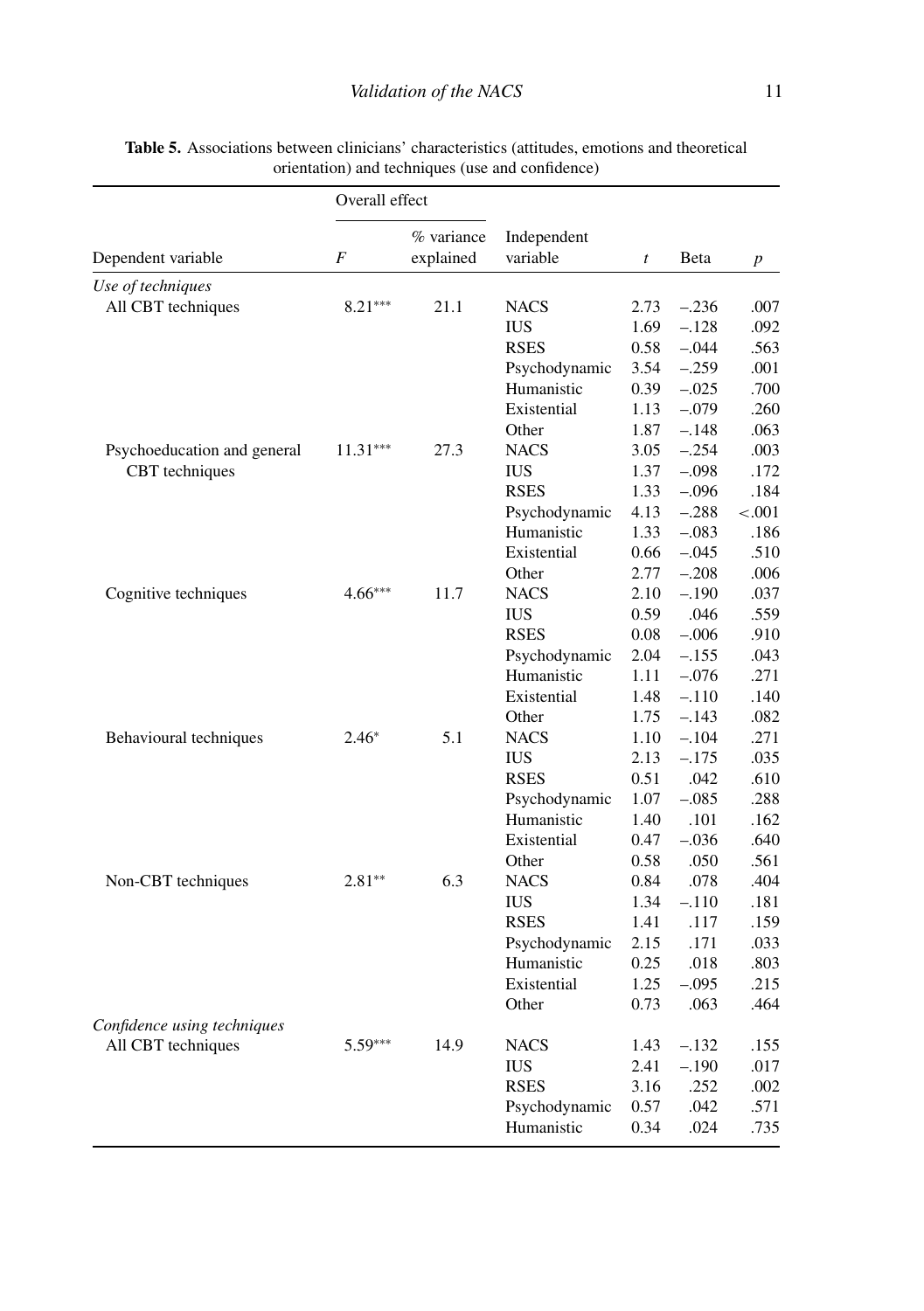|                             | Overall effect |                         |                         |      |         |                  |  |
|-----------------------------|----------------|-------------------------|-------------------------|------|---------|------------------|--|
| Dependent variable          | $\overline{F}$ | % variance<br>explained | Independent<br>variable | t    | Beta    | $\boldsymbol{p}$ |  |
|                             |                |                         | Existential             | 0.22 | $-.017$ | .823             |  |
|                             |                |                         | Other                   | 1.28 | .109    | .201             |  |
| Psychoeducation and general | $4.60***$      | 11.8                    | <b>NACS</b>             | 1.88 | $-.171$ | .062             |  |
| CBT techniques              |                |                         | <b>IUS</b>              | 2.21 | $-.175$ | .029             |  |
|                             |                |                         | <b>RSES</b>             | 2.59 | .208    | .010             |  |
|                             |                |                         | Psychodynamic           | 1.07 | .080    | .287             |  |
|                             |                |                         | Humanistic              | 1.15 | $-.080$ | .252             |  |
|                             |                |                         | Existential             | 1.29 | .097    | .200             |  |
|                             |                |                         | Other                   | 1.00 | .084    | .319             |  |
| Cognitive techniques        | $2.22*$        | 4.3                     | <b>NACS</b>             | 0.98 | $-.092$ | .327             |  |
|                             |                |                         | <b>IUS</b>              | 0.85 | $-.070$ | .395             |  |
|                             |                |                         | <b>RSES</b>             | 2.30 | .192    | .023             |  |
|                             |                |                         | Psychodynamic           | 0.47 | $-.036$ | .638             |  |
|                             |                |                         | Humanistic              | 0.78 | .056    | .437             |  |
|                             |                |                         | Existential             | 0.16 | .012    | .873             |  |
|                             |                |                         | Other                   | 0.26 | .023    | .793             |  |
| Behavioural techniques      | $5.85***$      | 15.5                    | <b>NACS</b>             | 1.44 | $-.131$ | .151             |  |
|                             |                |                         | <b>IUS</b>              | 2.44 | $-.191$ | .016             |  |
|                             |                |                         | <b>RSES</b>             | 2.55 | .203    | .012             |  |
|                             |                |                         | Psychodynamic           | 0.99 | .074    | .321             |  |
|                             |                |                         | Humanistic              | 0.91 | .062    | .367             |  |
|                             |                |                         | Existential             | 1.07 | $-.080$ | .288             |  |
|                             |                |                         | Other                   | 2.22 | .186    | .028             |  |
| Non-CBT techniques          | $7.15***$      | 19.1                    | <b>NACS</b>             | 0.89 | .080    | .373             |  |
|                             |                |                         | <b>IUS</b>              | 2.02 | $-.157$ | .045             |  |
|                             |                |                         | <b>RSES</b>             | 3.44 | .271    | .001             |  |
|                             |                |                         | Psychodynamic           | 1.64 | .120    | .102             |  |
|                             |                |                         | Humanistic              | 0.22 | .015    | .829             |  |
|                             |                |                         | Existential             | 0.62 | .045    | .535             |  |
|                             |                |                         | Other                   | 2.23 | .185    | .027             |  |

**Table 5.** Continued

IUS, total scores on the Intolerance to Uncertainty scale; NACs, scores on the Negative Attitudes towards CBT scale; RSES, scores on the Rosenberg Self-Esteem Scale; <sup>∗</sup>*p* < .05 (two-tailed); ∗∗*p* < .01 (twotailed);  $***p$  < .001 (two-tailed).

#### **Discussion**

This study has developed a measure to assess clinicians' attitudes towards CBT – the Negative Attitudes towards CBT Scale (NACS). Clinicians treating anxiety disorders were asked to complete the NACS and to report on the therapy techniques that they used. The NACS had a single factor, with strong internal consistency. Validation included testing associations with clinicians' characteristics and with their reported use of CBT and non-CBT techniques. Clinicians who reported CBT as their primary theoretical orientation reported less negative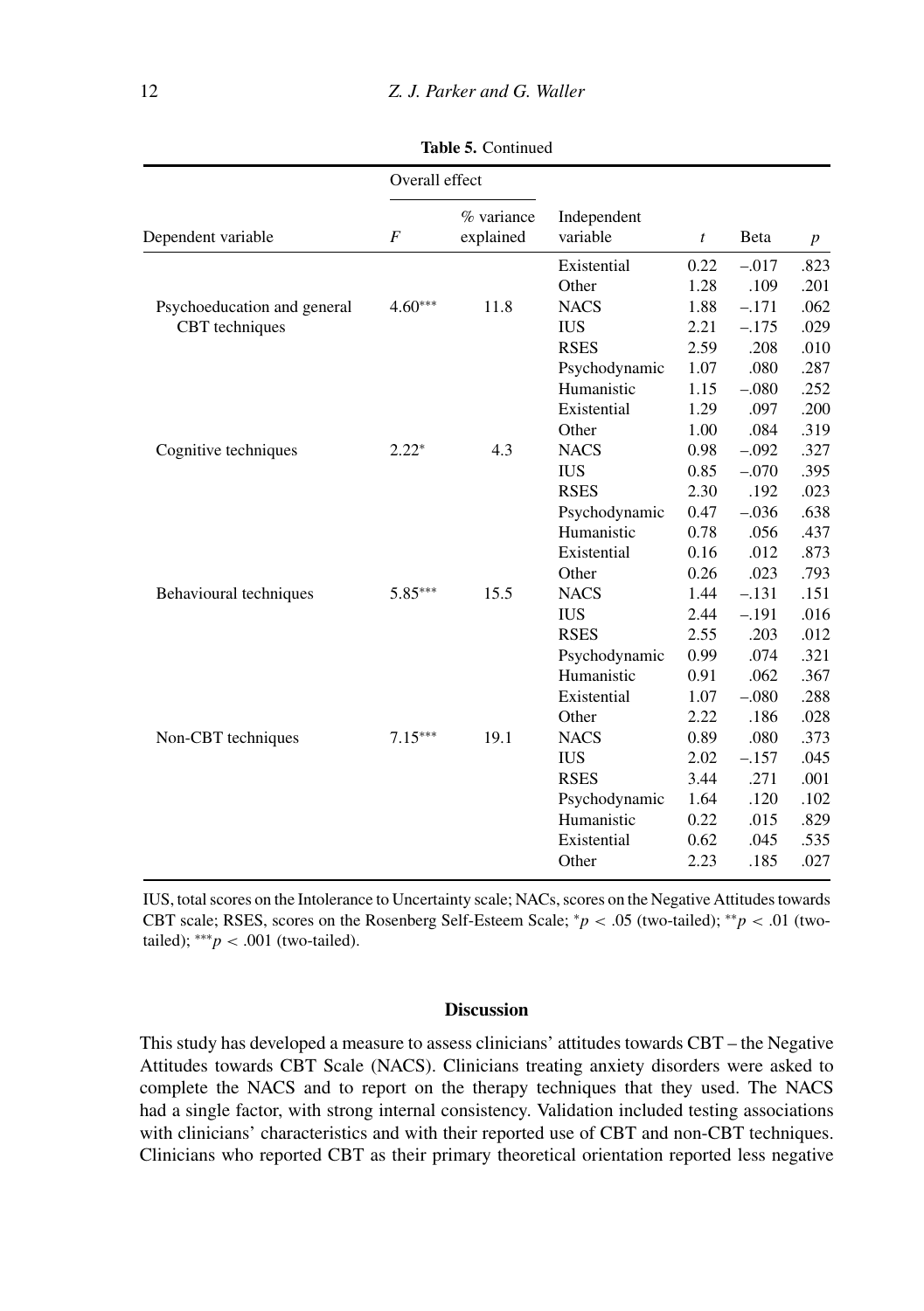attitudes towards CBT than clinicians who reported using other approaches, while clinicians' prospective anxiety was associated with negative attitudes to CBT. More time spent with patients overall and fewer sessions offered to patients were also correlated with less negative attitudes to CBT.

Attitudes to CBT and emotional factors appeared to play different roles in clinicians' implementation of CBT and non-CBT techniques. Negative attitudes to CBT were associated with less frequent use of general/psychoeducational and cognitive methods, while anxiety (intolerance of uncertainty) was associated with lower use of behavioural methods. In contrast, confidence in using CBT methods was more consistently associated with low anxiety and positive self-esteem. Confidence using non-CBT methods was associated with negative attitudes to CBT, low anxiety, and positive self-esteem.

Overall, these findings support and extend the conclusion (e.g. Deacon et al., 2013) that negative attitudes to CBT affect how clinicians deliver this empirically supported therapy, taking it away from protocol. This relationship could be bidirectional in nature. For example, negative attitudes could cause a decreased use of CBT techniques, while an increased use of techniques could cause a decrease in negative attitudes. However, such attitudes need to be considered alongside other factors. A particular concern is the association of a higher level of clinician anxiety with a reduced use of behavioural CBT methods for the treatment of anxiety disorders, as has been shown elsewhere for anxiety and other disorders (e.g. Meyer et al., 2014; Turner et al., 2014; Waller et al., 2012). Given research into the role anxiety plays in the use of exposure techniques (e.g. Feeny et al., 2003; Koch et al., 2007; Levita et al., 2016), it is not surprising that clinician anxiety (and not negative attitudes) is strongly associated with the less frequent delivery of behavioural techniques. Therefore, the utility of the NACS as a means of understanding the general attitudes that underpin clinicians' delivery of therapy is likely to be enhanced by combining it with measures of their emotional status (e.g. anxiety). The clinical utility of NACS might also be enhanced by combining it with measures of more technique-specific attitudes (e.g. Addis and Krasnow, 2000; Deacon et al., 2013).

Clinically, the NACS has the potential to be used in a number of ways to enhance the delivery of CBT. In supervision and training in the delivery of CBT, the NACS and IUS in combination give clinicians and teachers a means of identifying likely issues with adherence to different elements of empirically supported treatment. Therefore, this tool could be used to enhance the learning and delivery of CBT. Such attitudes and emotional factors could be addressed through appropriate adjustments to training programmes, including didactic methods (e.g. Deacon et al., 2013) or more complex packages of educational and experiential methods (e.g. Farrell et al., 2013). This tool can also be used as pre/post measure for CBT educators and supervisors to identify the impact of their teaching and supervision. Similarly, a focus on such attitudinal and emotional measures might help clinicians to terminate therapy at an appropriate point rather than continuing seeing patients for longer (e.g. Turner et al., 2014). Finally, the NACS and IUS might be used as a means of determining whether particular individuals are a good or bad fit for CBT-specific training programmes.

Despite the potential of NACS for clinical use, as outlined above, it is important to consider the developing nature of CBT and the need to accept the case for change when it is justified. The NACS reflects best practice as it is currently understood in CBT for anxiety disorders, but should not be seen as prescriptive. Many clinical developments result from the work of clinicians who evaluate their own outcomes and demonstrate new approaches that can improve those outcomes more widely. Thus negative attitudes to existing practice cannot be seen as wrong in themselves.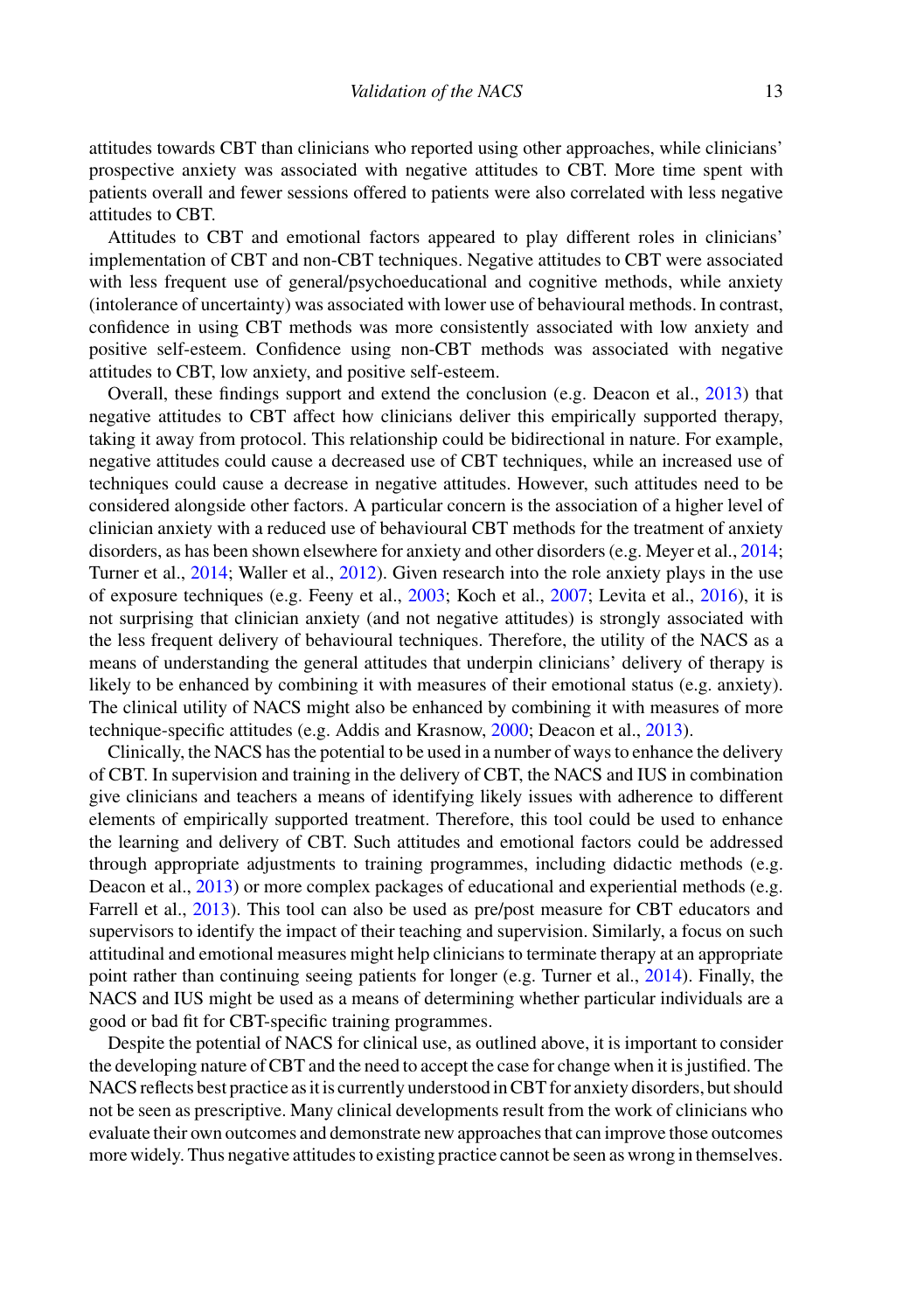However, if they result in therapist drift without such justification, then they are potentially problematic. Supervision and training should encourage clinicians to support their negative attitudes with empirical evidence, rather than simply accepting or rejecting those attitudes.

These findings need to be replicated and extended. It will be important to determine whether the NACS is useful when applied to understanding how clinicians work with other disorders (e.g. depression, psychosis), and to determine whether the utility of NACS generalizes across professional groups (and potentially even theoretical orientations). Such studies would be augmented by the use of real-world longitudinal methods and experimental vignette designs, each of which would give clearer evidence of the validity of the conclusion that clinicians' attitudes and emotional states have a causal impact on their use of CBT techniques. It is also important to consider how well the NACS predicts the actual use of techniques before using it in training or supervision. As this study only details what clinicians reported using, it will be necessary to validate the NACS in tandem with observation of actual practice. Given the relatively few non-CBT therapists involved in this study, future studies would need to address the generalizability of these findings by ensuring the inclusion of other orientations not represented here. The impact of training of clinicians might be assessed using the NACS before and after teaching sessions, to determine whether changes in attitudes to CBT result in more effective delivery of evidence-based CBT methods.

#### **Acknowledgements**

We have no further acknowledgments.

*Financial support*: None.

*Conflicts of interest*: The authors have no conflict of interest with respect to this publication.

#### **References**

- **Abramowitz, J. S., Taylor, S. and McKay, D.** (2012). Exposure-based treatment for obsessive compulsive disorder. In G. Steketee (ed), *The Oxford Handbook of Obsessive Compulsive and Spectrum Disorders*, pp. 322–344. New York, NY: Oxford University Press.
- **Addis, M. E. and Krasnow, A. D.** (2000). A national survey of practicing psychologists' attitudes towards psychotherapy treatment manuals. *Journal of Consulting and Clinical Psychology*, *68*, 331– 339. doi: [10.1036//0022-006x.68.2](https://doi.org/10.1036//0022-006x.68.2)
- **Addis,M. E.,Wade,W. A. and Hatgis, C.**(1999). Barriers to dissemination of evidence-based practices: addressing practitioners' concerns about manual-based psychotherapies. *Clinical Psychology*, *6*, 430– 441. doi: [10.1093/clipsy.6.4.430](https://doi.org/10.1093/clipsy.6.4.430)
- **Becker, C. B., Zayfert, C. and Anderson, E.** (2004). A survey of psychologists' attitudes towards and utilization of exposure for PTSD. *Behavioural Research and Therapy*, *42*, 277–292. doi: [10.1016/S0005-7967\(03\)00138-4](https://doi.org/10.1016/S0005-7967(03)00138-4)
- **Carleton, R. N., Norton, M. A. and Asmundson, G. J. G.** (2007). Fearing the unknown: a short version of the Intolerance of Uncertainty Scale. *Journal of Anxiety Disorders*, *21*, 105–117. doi: [10.1016/j.janxdis.2006.03.014](https://doi.org/10.1016/j.janxdis.2006.03.014)
- **Clark, D. A.** (2007). *Cognitive-Behavioral Therapy for OCD* (paperback edition). New York, NY: The Guilford Press.
- **Clark, D. A. and Beck, A. T.** (2010). *Cognitive Therapy of Anxiety Disorders: Science and Practice* (paperback edition). New York, NY: The Guilford Press.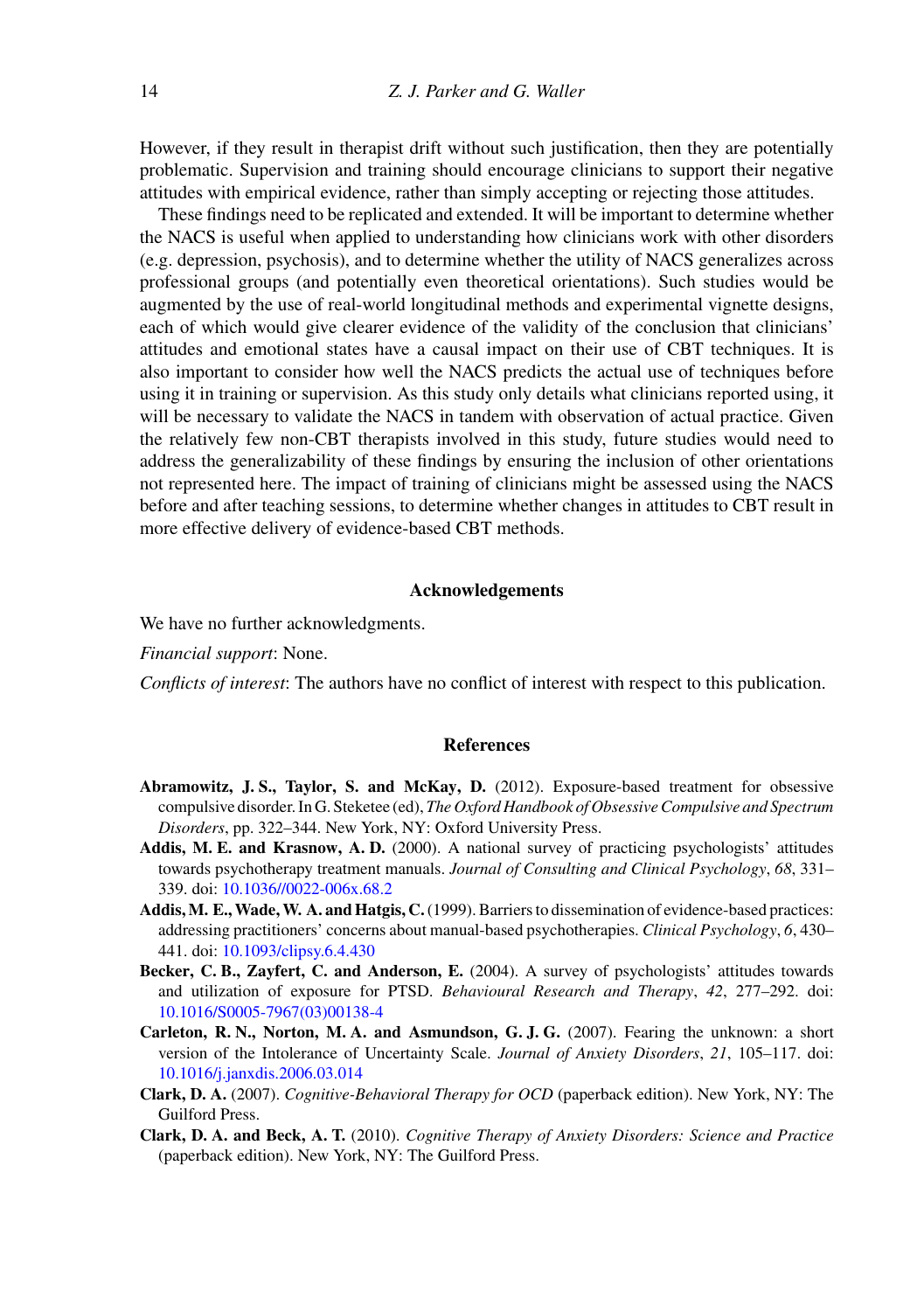- **Comrey, L. A. and Lee, H. B.** (1992). *A First Course in Factor Analysis* (2nd edition). Hillside, NJ: Lawrence Erlbaum Associates.
- **Craske, M. G. and Barlow, D. H.** (2008). Panic disorder and agoraphobia. In D. H. Barlow (ed), *Clinical Handbook of Psychological Disorders: a step-by-step treatment manual* (4th edition), pp. 1–64. New York, NY: The Guilford Press.
- **Deacon, B. J., Farrell, N. R., Kemp, J. J., Dixon, L. J., Sy, J. T., Zhang, A. R. and McGrath, P. B.** (2013). Assessing therapist reservations about exposure therapy for anxiety disorders: the Therapist Beliefs about Exposure Scale. *Journal of Anxiety Disorders*, *27*, 772–780. doi: [10.1016/j.janxdis.2013.04.006](https://doi.org/10.1016/j.janxdis.2013.04.006)
- **Farrell, N. R., Deacon, B. J., Dixon, L. J. and Lickel, J. J.** (2013). Theory-based training strategies for modifying practitioner concerns about exposure therapy. *Journal of Anxiety Disorders*, *27*, 781–787. doi: [10.1016/j.janxdis.2013.09.003](https://doi.org/10.1016/j.janxdis.2013.09.003)
- **Feeny, N. C., Hembree, E. A. and Zoellner, L. A.** (2003). Myths regarding exposure therapy for PTSD. *Cognitive and Behavioral Practice*, *10*, 85–90.
- **Festinger, L.** (1957). *A Theory of Cognitive Dissonance*. Stanford, CA: Stanford University Press.
- **Finley, E. P., Garcia, H. A., Ketchum, N. S., McGeary, D. D., McGeary, C. A., Stirman, S. and Peterson, A. L.**(2015). Utilization of evidence-based psychotherapies in veterans affairs posttraumatic stress disorder outpatient clinics. *Psychological Services*, *12*, 73–82. doi: [10.1037/ser0000014](https://doi.org/10.1037/ser0000014)
- **Franklin, M. E. and Foa, E. B.** (2008). Obsessive-compulsive disorder. In D. H. Barlow (ed), *Clinical Handbook of Psychological Disorders: a step-by-step treatment manual* (4th edition), pp. 164–215. New York, NY: The Guildford Press.
- **Kaiser, H. F.** (1960). The application of electronic computers to factor analysis. *Educational and Psychological Measurement*, *20*, 141–151. doi: [10.1177/001316446002000116](https://doi.org/10.1177/001316446002000116)
- **Kearney, C. A.** (2005). *Social Anxiety and Social Phobia in Youth: Characteristics, Assessment, and Psychological Treatment*. Available from <http://www.springer.com/us/book/9780387225913> (accessed 16 March 2017).
- **Koch, E. I., Gloster, A. T. and Waller, S. A.** (2007). Exposure treatments for panic disorder with and without agoraphobia. In D. S. Richard and D. Lauterbach (eds), *Comprehensive Handbook of Exposure Therapies*. New York, NY: Academic Press.
- **Khawaja, N. G. and Lai, N. H.** (2010). A comparison of the 27-item and 12-item Intolerance of Uncertainty Scales. *Clinical Psychologist*, *14*, 97–106.
- **Levita, L., Salas Duhne, P. G., Girling, C. and Waller, G.** (2016). Facets of clinicians' anxiety and the delivery of cognitive behavioral therapy. *Behaviour Research and Therapy*, *77*, 157–161. doi: [10.1016/j.brat.2015.12.015](https://doi.org/10.1016/j.brat.2015.12.015)
- **Martin, B.** (2013). Treatment of anxiety. *Low Intensity Cognitive Behaviour Therapy: A Practitioner's Guide*, pp. 218–252. Los Angeles, USA: Sage.
- **Meyer, J. M., Farrell, N. R., Kemp, J. J., Blakey, S. M. and Deacon, B. J.** (2014). Why do clinicians exclude anxious clients from exposure therapy? *Behaviour Research and Therapy*, *54*, 49–53. doi: [10.1016/j.brat.2014.01.004](https://doi.org/10.1016/j.brat.2014.01.004)
- **Olantunji, B. O., Deacon, B. J. and Abramowitz, J. S.** (2009). The cruelest cure? Ethical issues in the implementation of exposure-based treatments. *Cognitive and Behavioural Practice*, *16*, 172–180. doi: [10.1016/j.cbpra.2008.07.003](https://doi.org/10.1016/j.cbpra.2008.07.003)
- **Resick, P. A., Monson, C. M. and Rizvi, S. L.** (2008). Post-traumatic stress disorder. In D. H. Barlow (ed), *Clinical Handbook of Psychological Disorders: a step-by-step treatment manual* (4th edition), pp. 65–122. New York, NY: The Guilford Press.
- **Rosenberg, M.** (1965). *Society and the Adolescent Self-Image*. Princeton, NJ: Princeton University Press.
- **Schmitt, D. P. and Allik, J.** (2005). Simultaneous administration of the Rosenberg Self-Esteem Scale in 53 nations: exploring the universal and culture-specific features of global self-esteem. *Journal of Personality and Social Psychology*, *89*, 623–642. doi: [10.1037/0022-3514.89.4.623](https://doi.org/10.1037/0022-3514.89.4.623)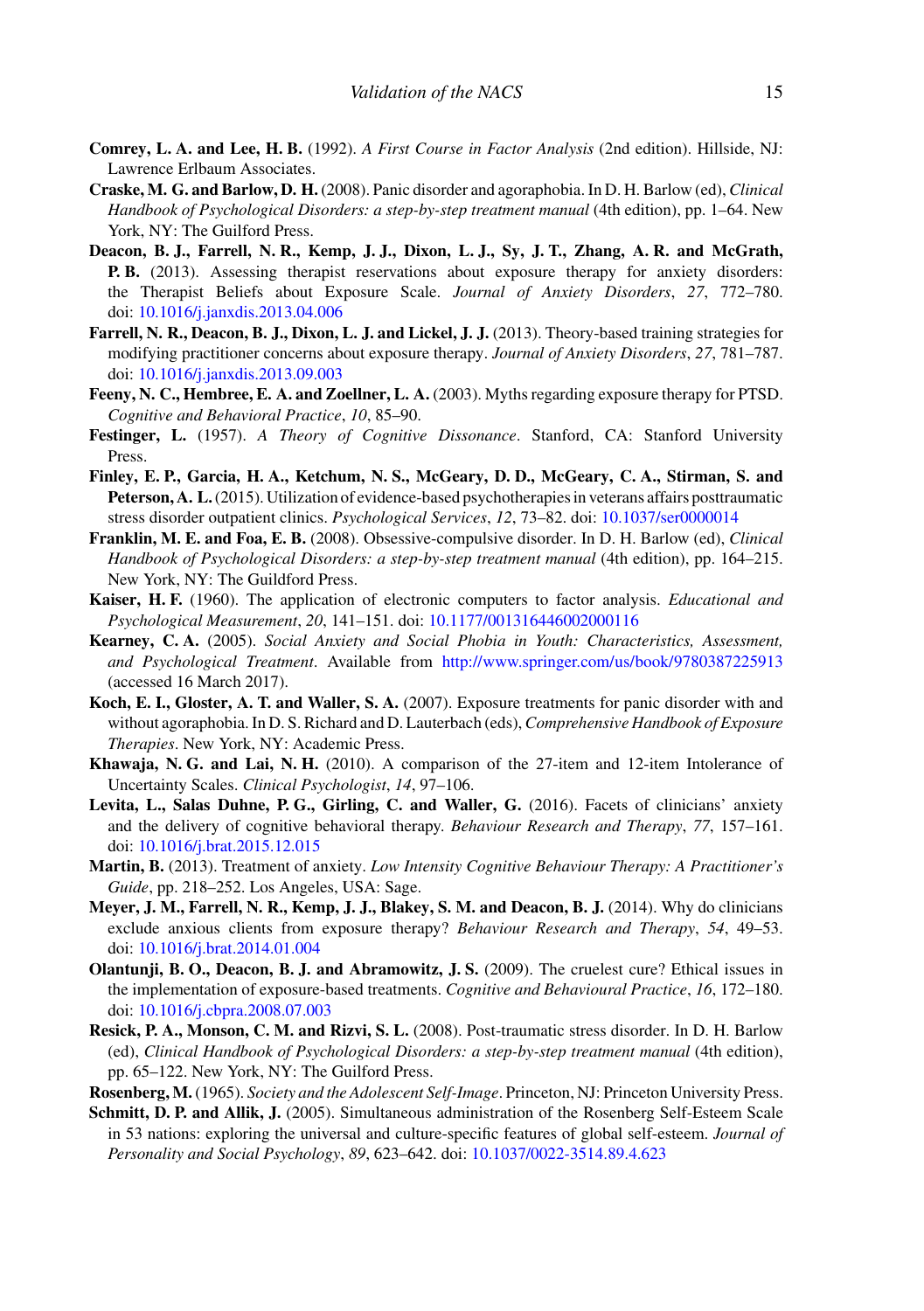- **Simpson-Southward, C.** (2015). *Clinical supervision: The role of patient, therapist and supervisor characteristics*. Paper presented at the 43rd Annual BABCP conference and Workshop, Warwick, Warwickshire, UK.
- **Sinclair, S. J., Blais, M. A., Gansler, D. A., Sandberg, E., Bistis, K. and LoCicero, A.** (2010). Psychometric properties of the Rosenberg Self-Esteem Scale: overall and across demographic groups living within the United States. *Evolution and the Health Professions*, *33*, 56–80. doi: [10.1177/0163278709356187](https://doi.org/10.1177/0163278709356187)
- **Stobie, B., Taylor, T., Quigley, A., Ewing, S. and Salkovskis, P. M.** (2007). 'Contents may vary': a pilot study of treatment histories of OCD patients. *Behavioural and Cognitive Psychotherapy*, *35*, 272–282.
- **Tabaschnick, B. G. and Fidell, L. S.** (2007). *Using Multivariate Statistics* (5th edition). Boston, MA: Allyn and Bacon.
- **Tobin, D. L., Banker, J. D., Weisberg, L. and Bowers, W.** (2007). I know what you did last summer (and it was not CBT): a factor analytic model of international psychotherapeutic practice in eating disorders. *International Journal of Eating Disorders*, *40*, 754–757. doi: [10.1002/eat.20426](https://doi.org/10.1002/eat.20426)
- **Turk, C. L., Heimberg, R. G. and Magee, L.** (2008). Social anxiety disorder. In D. H. Barlow (ed), *Clinical Handbook of Psychological Disorders: a step-by-step treatment manual* (4th edition), pp. 123–163. New York, NY: The Guilford Press.
- **Turner, H., Tatham, M., Lant, M., Mountford, V. A. andWaller, G.**(2014). Clinicians' concerns about delivering cognitive-behavioural therapy for eating disorders. *Behaviour Research and Therapy*, *57*, 38–42. doi: [10.1016/j.brat.2014.04.003](https://doi.org/10.1016/j.brat.2014.04.003)
- **Yong, A. G. and Pearce, S.** (2013). A beginner's guide to factor analysis: focusing on exploratory factor analysis. *Tutorials in Quantitative Methods in Psychology*, *9*, 79–94.
- **Waller, G., Stringer, H. and Meyer, C.** (2012). What cognitive behavioural techniques do therapist report using when delivering cognitive behavioral therapy for eating disorders? *Journal of Consulting and Clinical Psychology*, *80*, 171–175. doi: [10.1037/a0026559](https://doi.org/10.1037/a0026559)
- **Whittal, M. L. and Robichaud, M.** (2012). Cognitive treatment for OCD. In G. Steketee (ed), *The Oxford Handbook of Obsessive Compulsive and Spectrum Disorders*, pp. 345–364. New York, NY: Oxford University Press.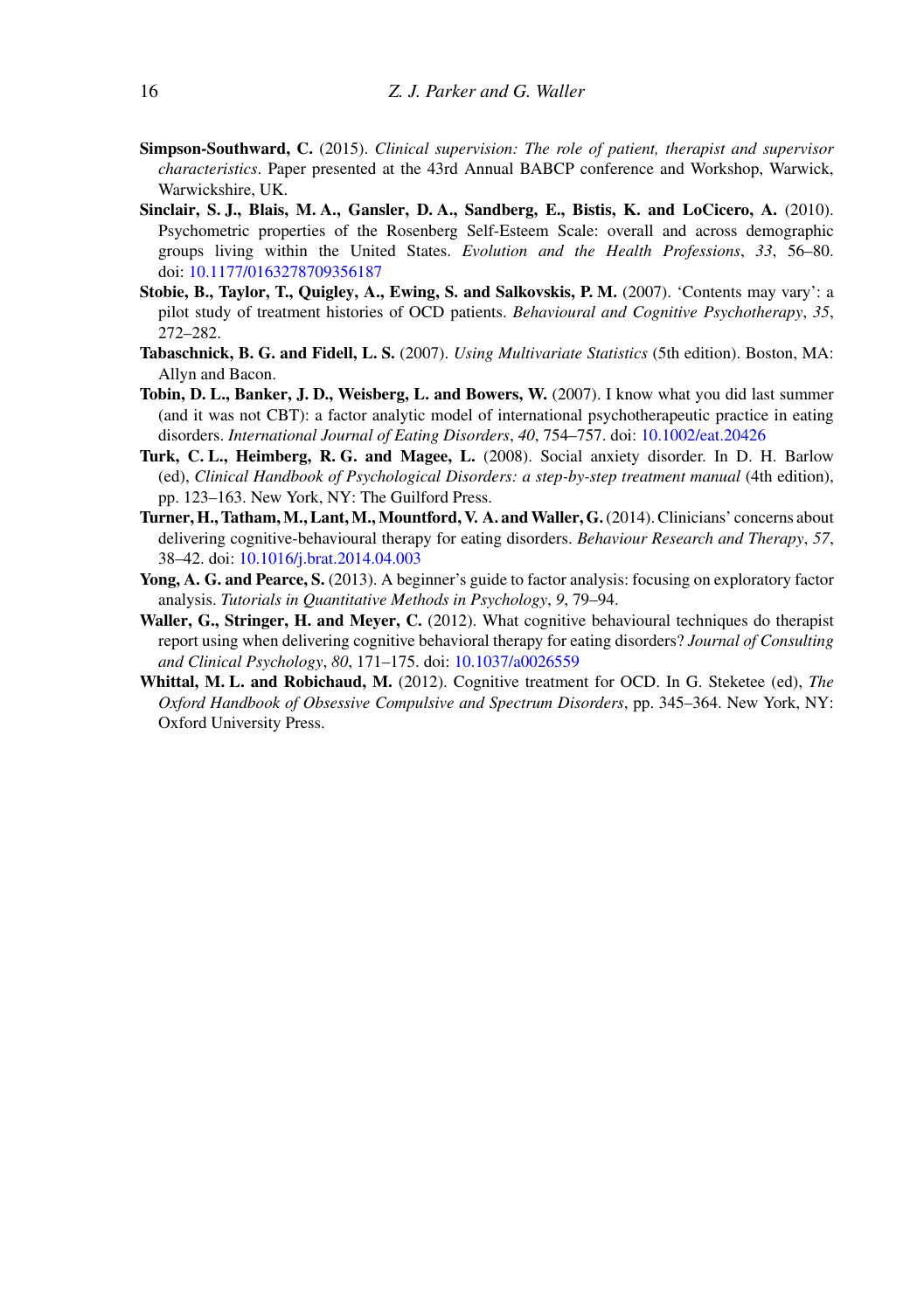# **Appendix A**

### **Negative Attitudes towards CBT Scale**

*We are interested in your views on CBT. Please rate how accurate you find the following statements that clinicians have made elsewhere*:

|                                                                                                    |              |                   |   | Neither           |       |                                                                              |        |
|----------------------------------------------------------------------------------------------------|--------------|-------------------|---|-------------------|-------|------------------------------------------------------------------------------|--------|
| Cognitive behaviour<br>therapy (CBT)                                                               |              | disagree disagree |   | disagree disagree | agree | Strongly Moderately Slightly agree nor Slightly Moderately Strongly<br>agree | agree  |
| 1)  is dehumanizing                                                                                | 1            | $\overline{c}$    | 3 | 4                 | 5     | 6                                                                            | 7      |
| 2)  limits the therapist                                                                           | $\mathbf{1}$ | $\overline{c}$    | 3 | $\overline{4}$    | 5     | 6                                                                            | $\tau$ |
| $3)$ uses a<br>one-size-fits-all<br>approach                                                       | 1            | $\overline{2}$    | 3 | 4                 | 5     | 6                                                                            | 7      |
| 4)  is no more effective<br>than using interventions<br>that are based on my<br>clinical expertise | 1            | $\overline{2}$    | 3 | $\overline{4}$    | 5     | 6                                                                            | 7      |
| 5)  asks the client to do<br>homework that is too<br>hard                                          | 1            | $\overline{c}$    | 3 | $\overline{4}$    | 5     | 6                                                                            | 7      |
| 6)  does not work as<br>well among patients<br>from minority groups                                | 1            | $\overline{2}$    | 3 | $\overline{4}$    | 5     | 6                                                                            | 7      |
| 7)  is restricted by the<br>use of treatment<br>manuals and protocols                              | 1            | $\overline{c}$    | 3 | $\overline{4}$    | 5     | 6                                                                            | 7      |
| 8)  does not work for<br>co-morbid cases                                                           | 1            | $\overline{c}$    | 3 | 4                 | 5     | 6                                                                            | 7      |
| $9)$ is the therapist<br>telling the client what<br>to do                                          | 1            | 2                 | 3 | 4                 | 5     | 6                                                                            | 7      |
| $10)$ is too hard to<br>implement in real-life<br>settings                                         | 1            | $\overline{2}$    | 3 | $\overline{4}$    | 5     | 6                                                                            | $\tau$ |
| 11)  downplays<br>emotions and<br>over-emphasizes logical<br>thought                               | 1            | 2                 | 3 | 4                 | 5     | 6                                                                            | 7      |
| 12)  doesn't focus on<br>specific disorders                                                        | 1            | 2                 | 3 | 4                 | 5     | 6                                                                            | 7      |
| 13)  offers no hard<br>evidence to support<br>many of its claims                                   | 1            | $\overline{c}$    | 3 | $\overline{4}$    | 5     | 6                                                                            | 7      |